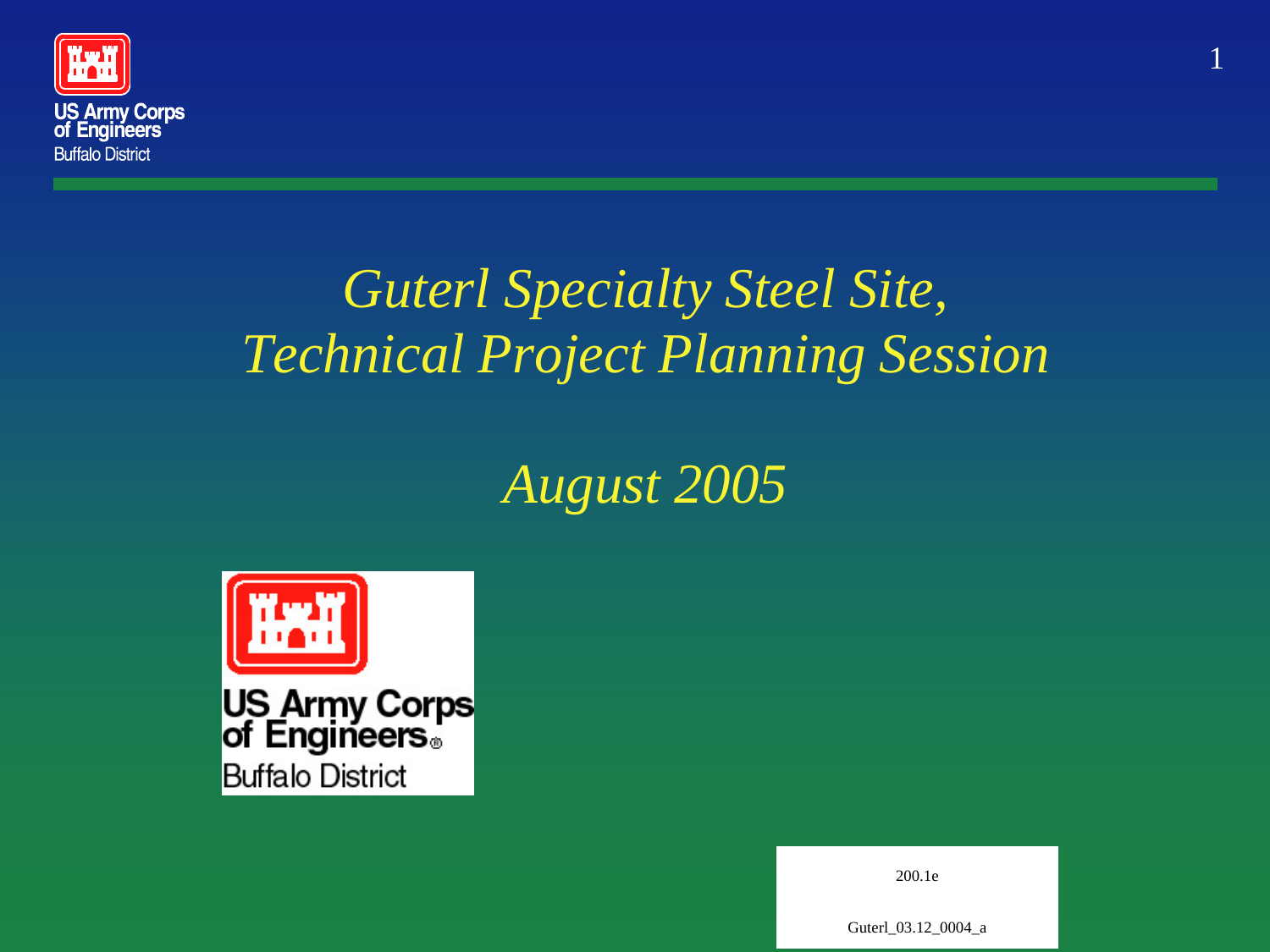

*Formerly Utilized Sites Remedial* <sup>2</sup> *Action Program (FUSRAP)*

FUSRAP – an environmental program created in 1974 under the Atomic Energy Act of 1954

FUSRAP was transferred to USACE in 1997

USACE focus on radiological contamination from MED/AEC activities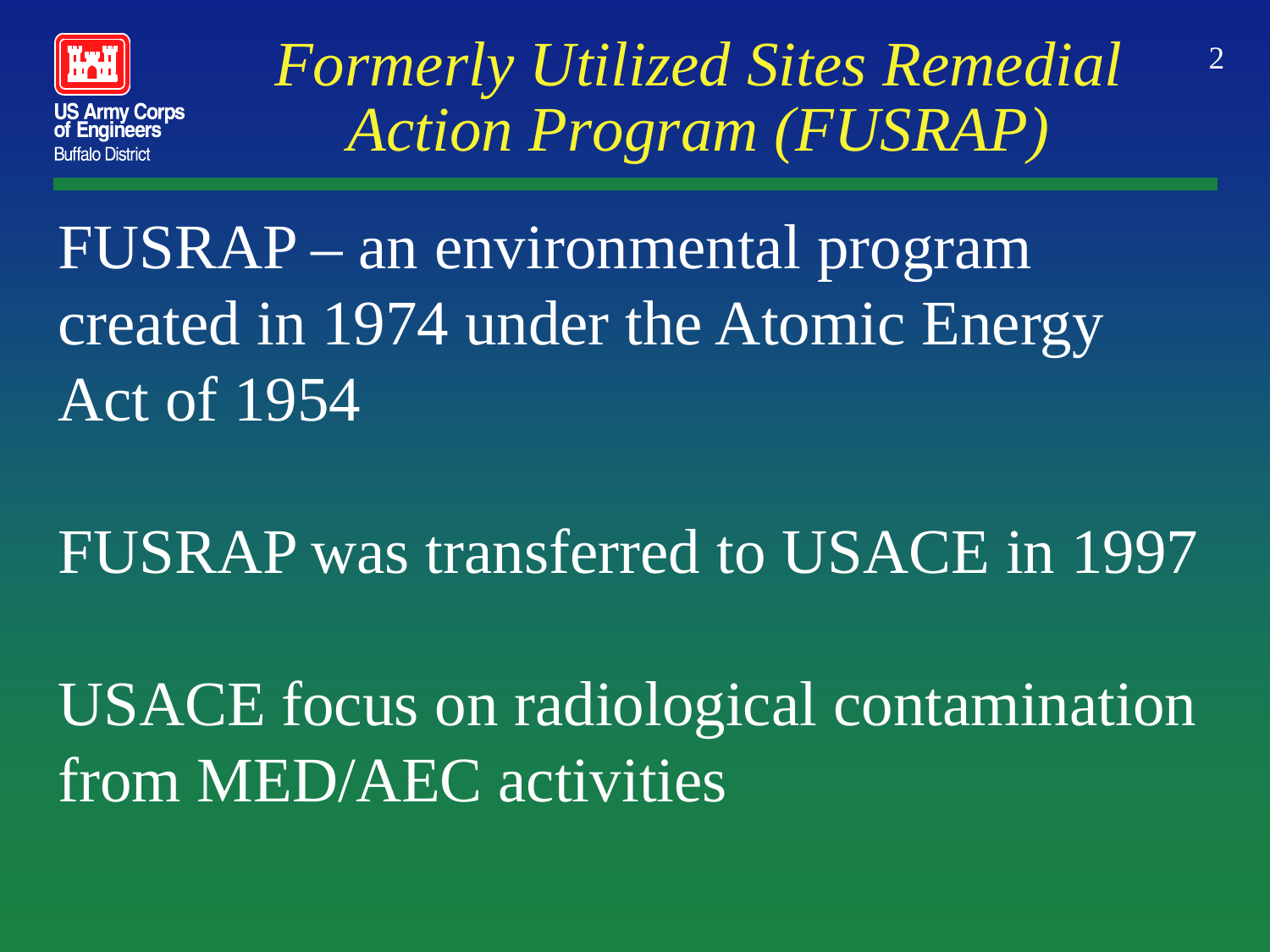

*Formerly Utilized Sites Remedial* <sup>3</sup> *Action Program (FUSRAP)*

USACE is the Lead Federal Agency • Protect human health and the environment

• Execute the program in the most safe, effective, and efficient manner

• Comply with the Comprehensive Environmental Response, Compensation and Liability Act (CERCLA)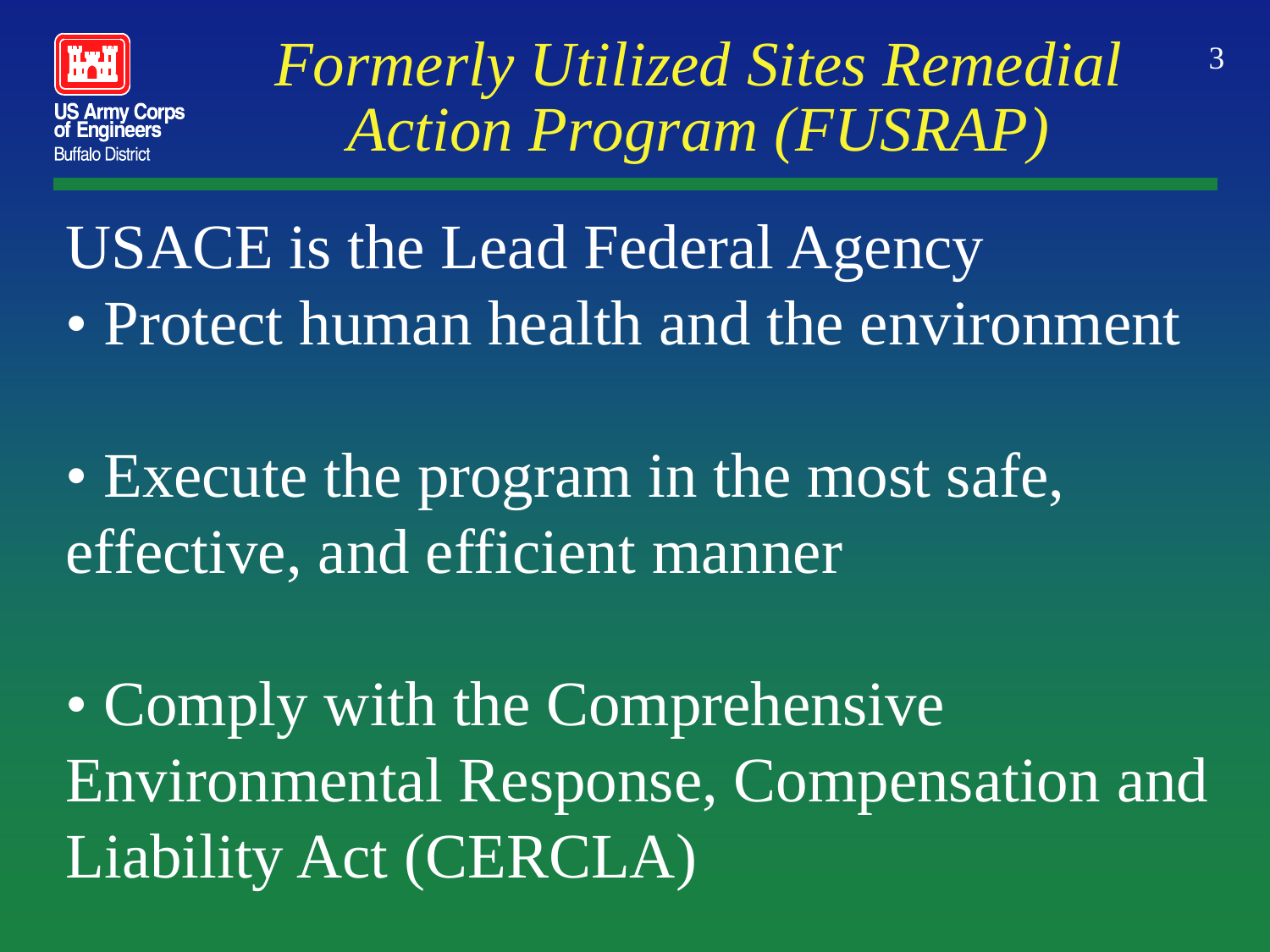

<sup>4</sup> *Responsibilities*



- Follows CERCLA USACE is not a Regulator (considers ARARs, TBCs, stakeholders and public views)
- Completes remediation, if required
- Transfers site back to USDOE upon completion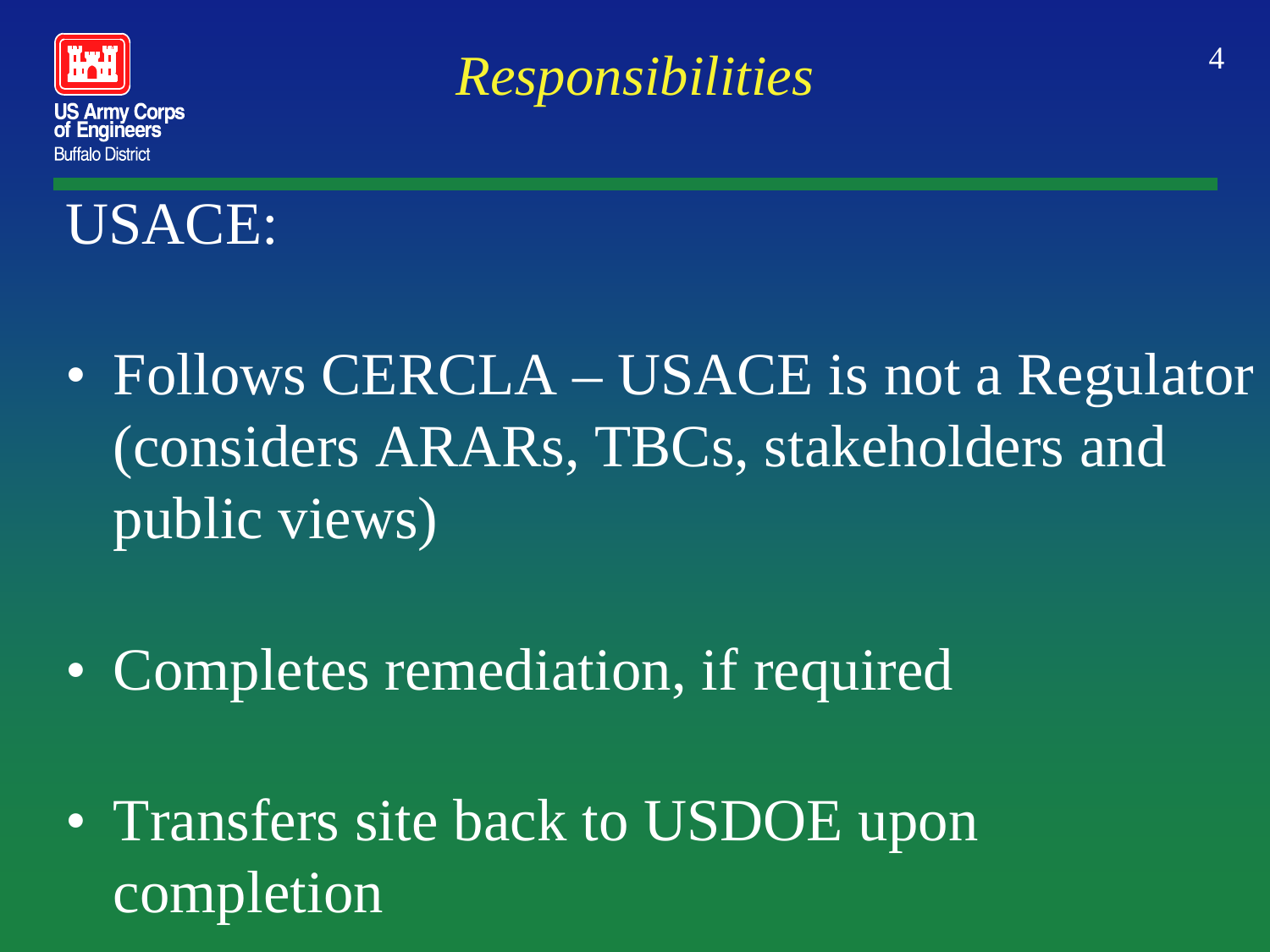

<sup>5</sup> *Responsibilities*



- Coordinates with other Federal Agencies
- Executes Cooperative Agreement with States

• NYSDEC is lead State Agency - coordinates with other NYS Agencies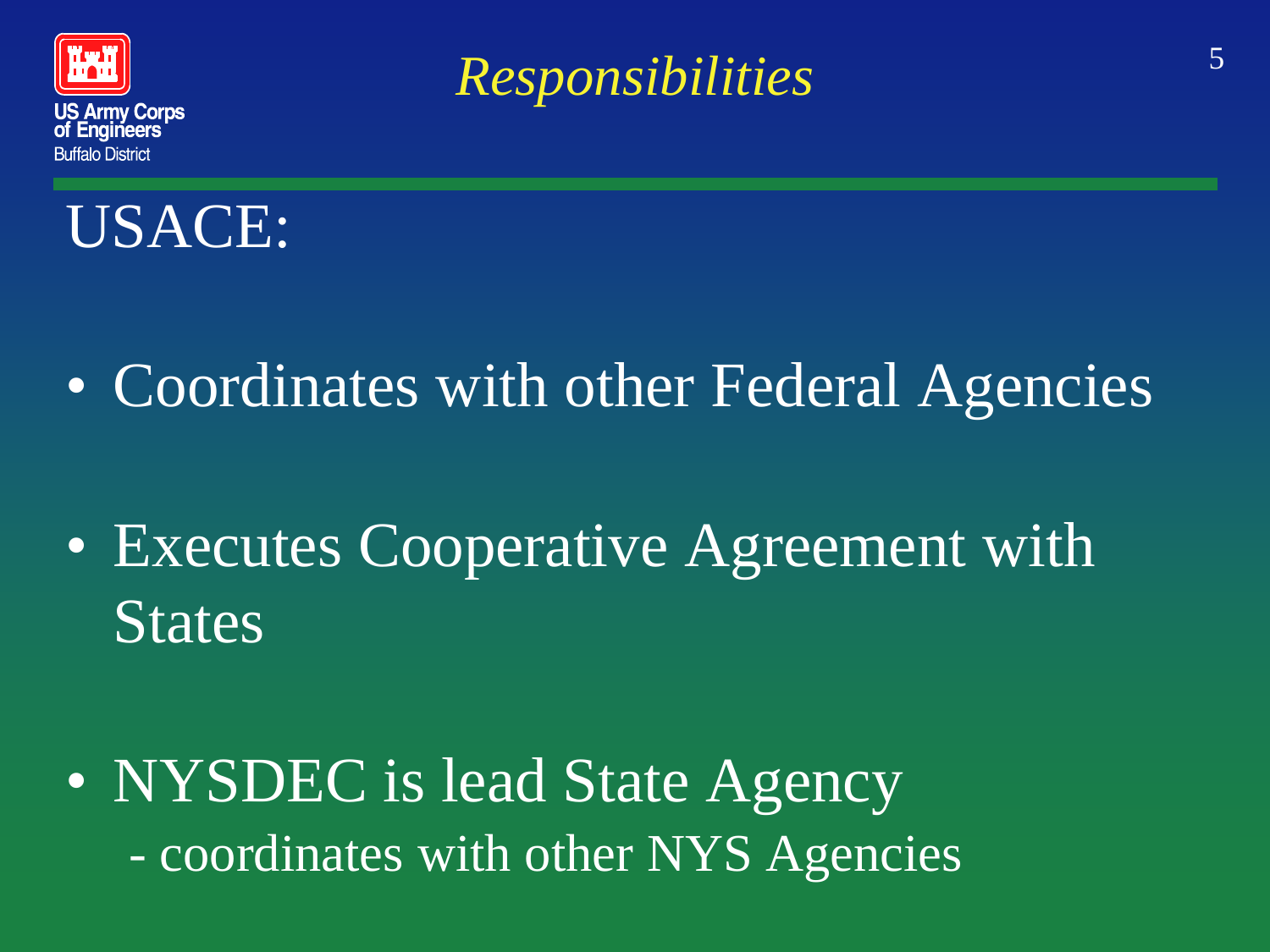

<sup>6</sup> *Responsibilities*

#### USACE:

- Ensures Safety to workers and the public
- Establishes Policies
- Determines Legal Liabilities
- Provides an Open Forum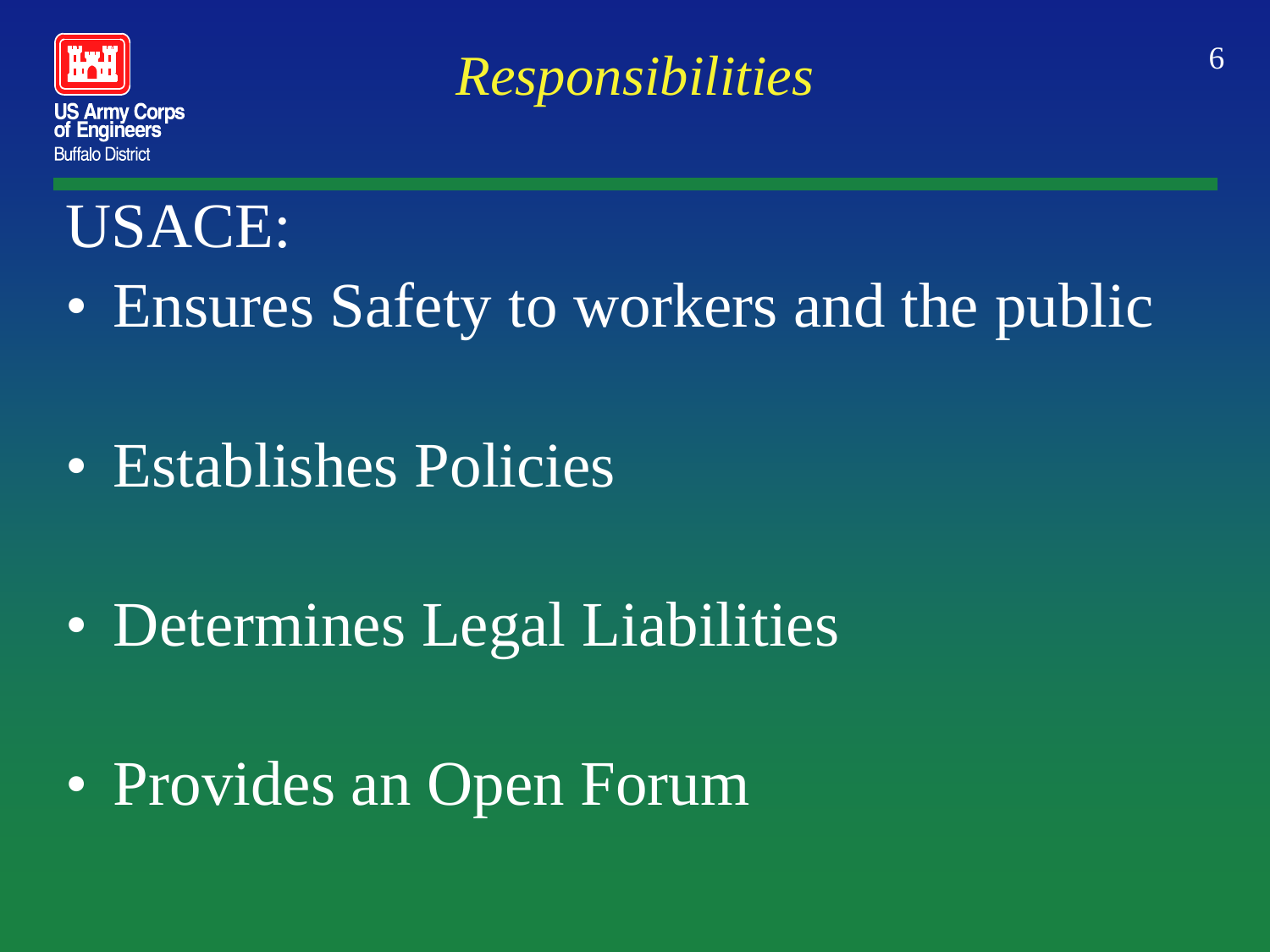

#### Notes:

1. No further action may be recommended if determined site poses no risk.

2. A removal action may be initiated at any time during the process if human health or the environment is in immediate danger.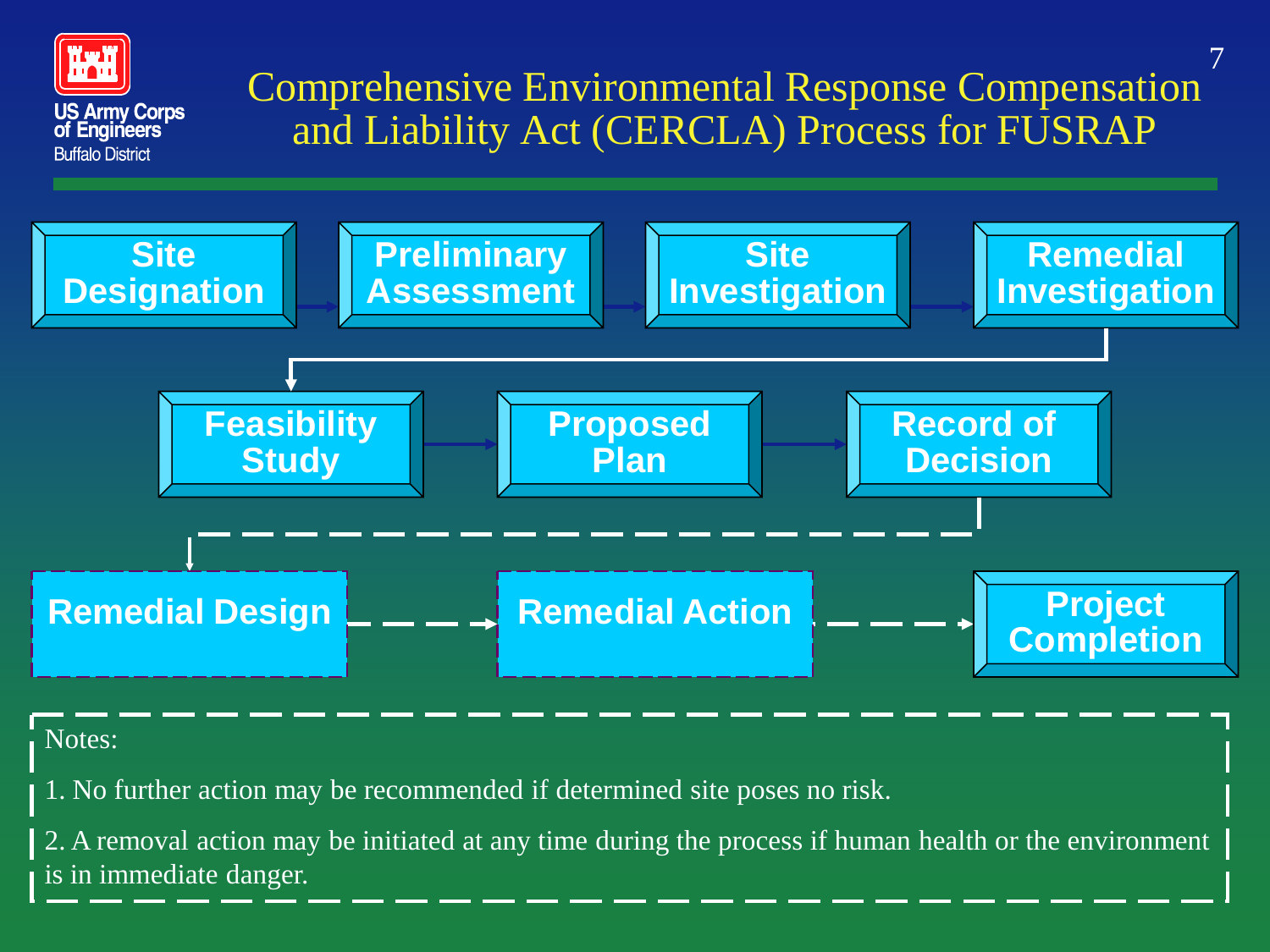

## <sup>8</sup> *Technical Project Planning Purpose*

### Identify Project and Data Quality Objectives

### Satisfy Project Objectives

### Develop Data Collection Options

### Discuss Data Collection Program

### Improve Efficiency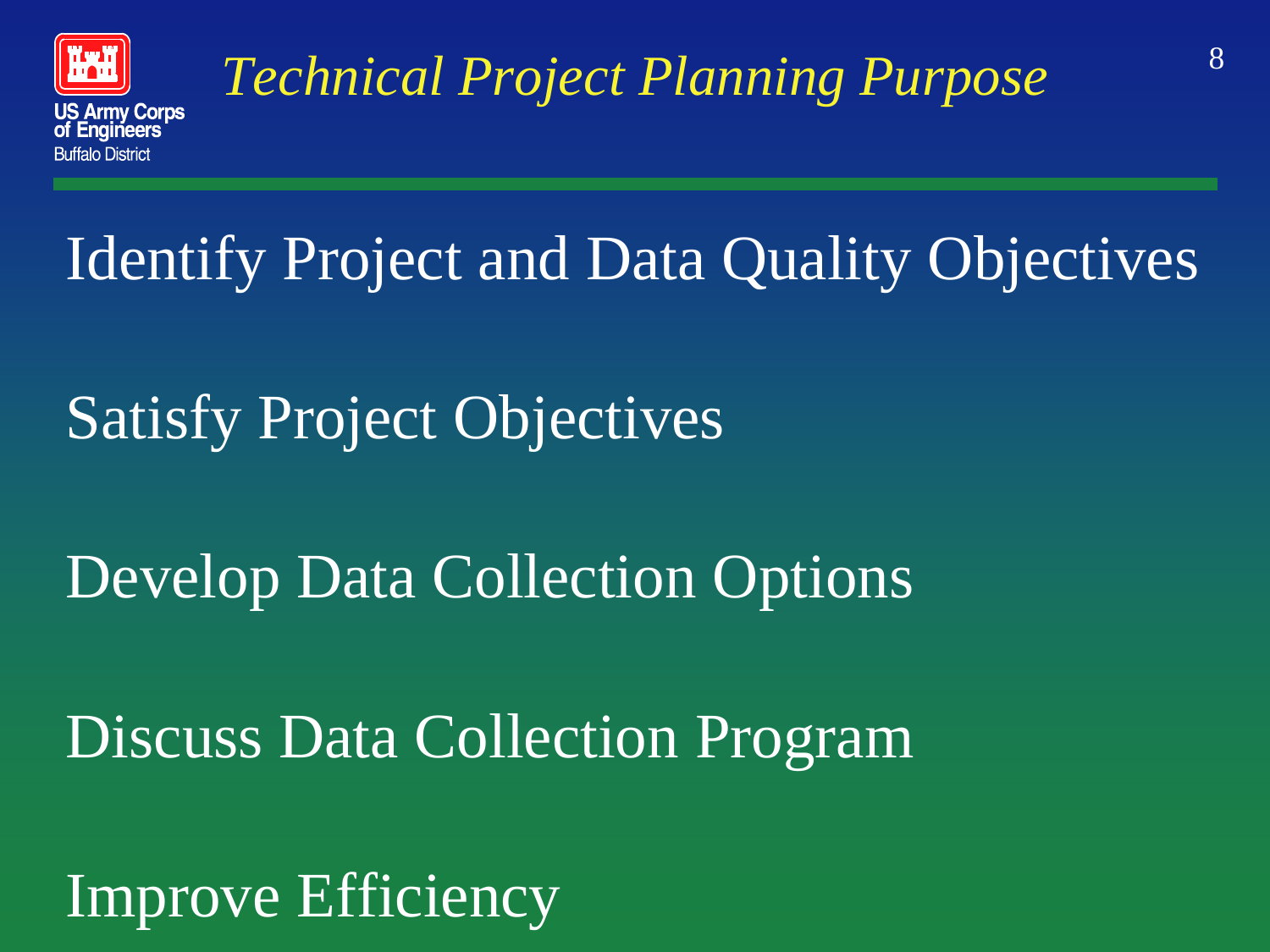

### **Guterl Specialty Steel Site**

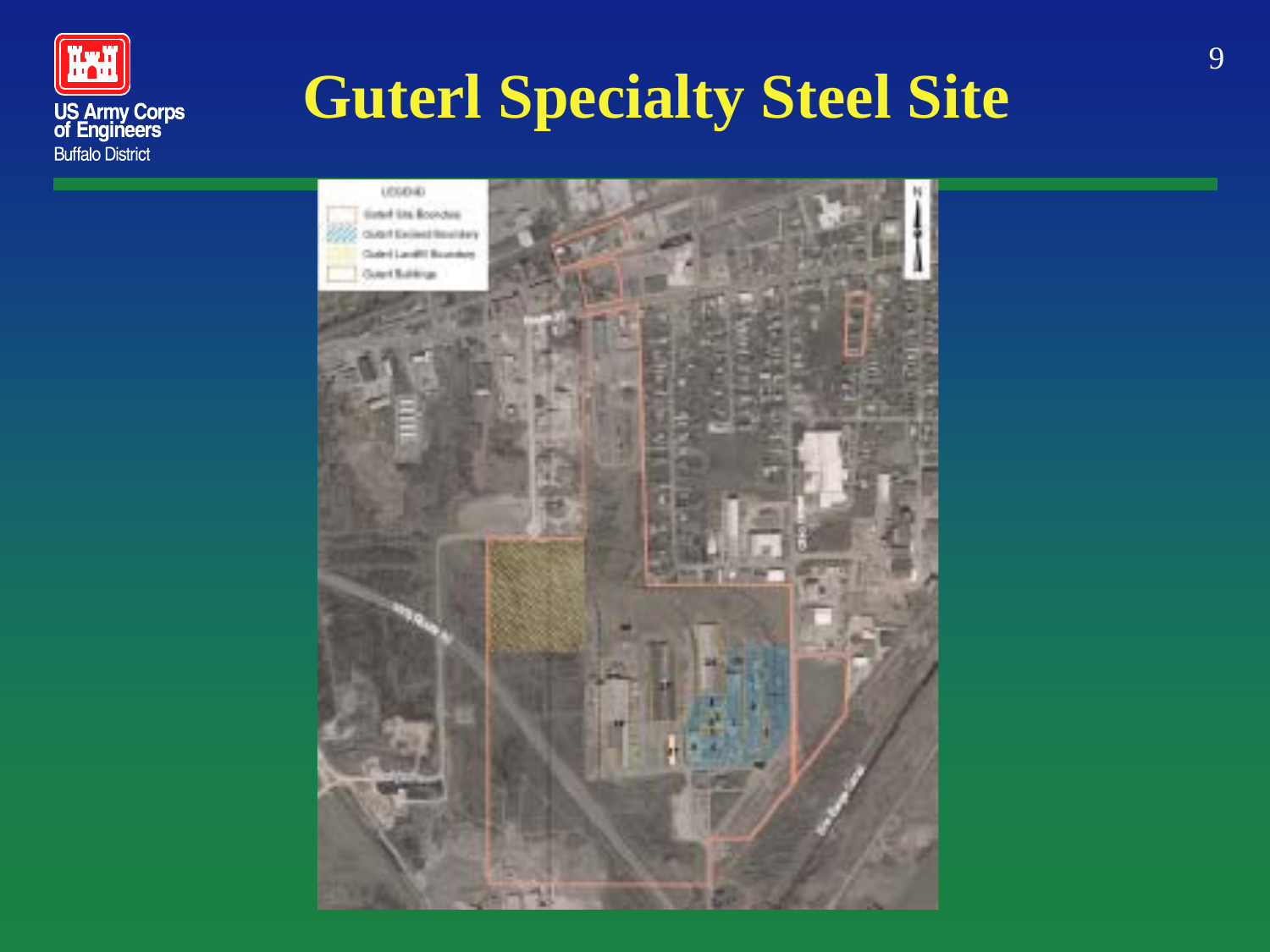

#### **Guterl Specialty Steel Site** 10 **Lockport, New York**



Earth Tech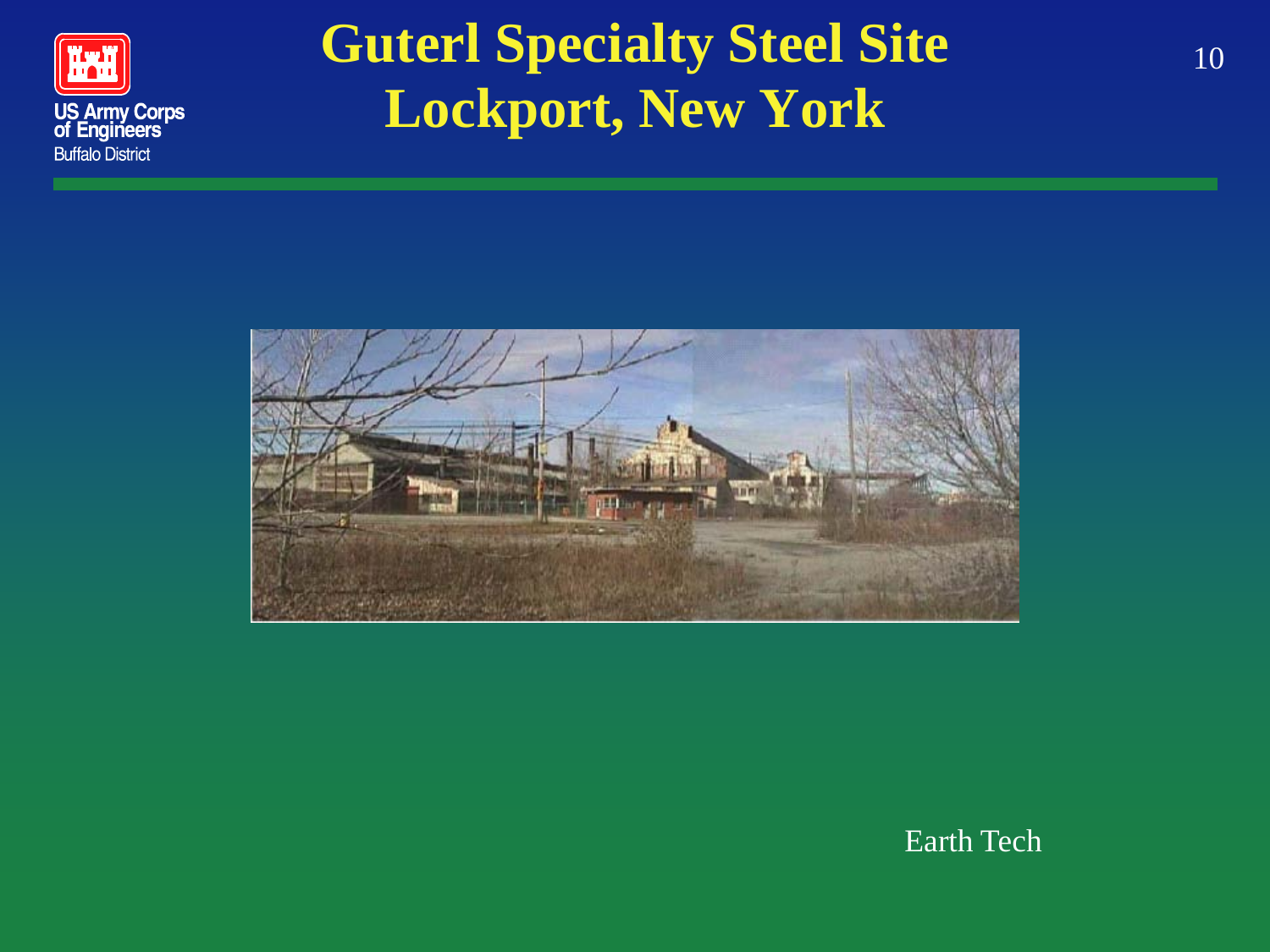

### **Existing Site Information and Data Summary of Site Investigations**

- Non-radiological focus Five investigations (1988 to 2000)
- Radiological focus Four investigations (1978 to 1999)
- Summary and Assessment One investigation (USACE PA/SI 2001)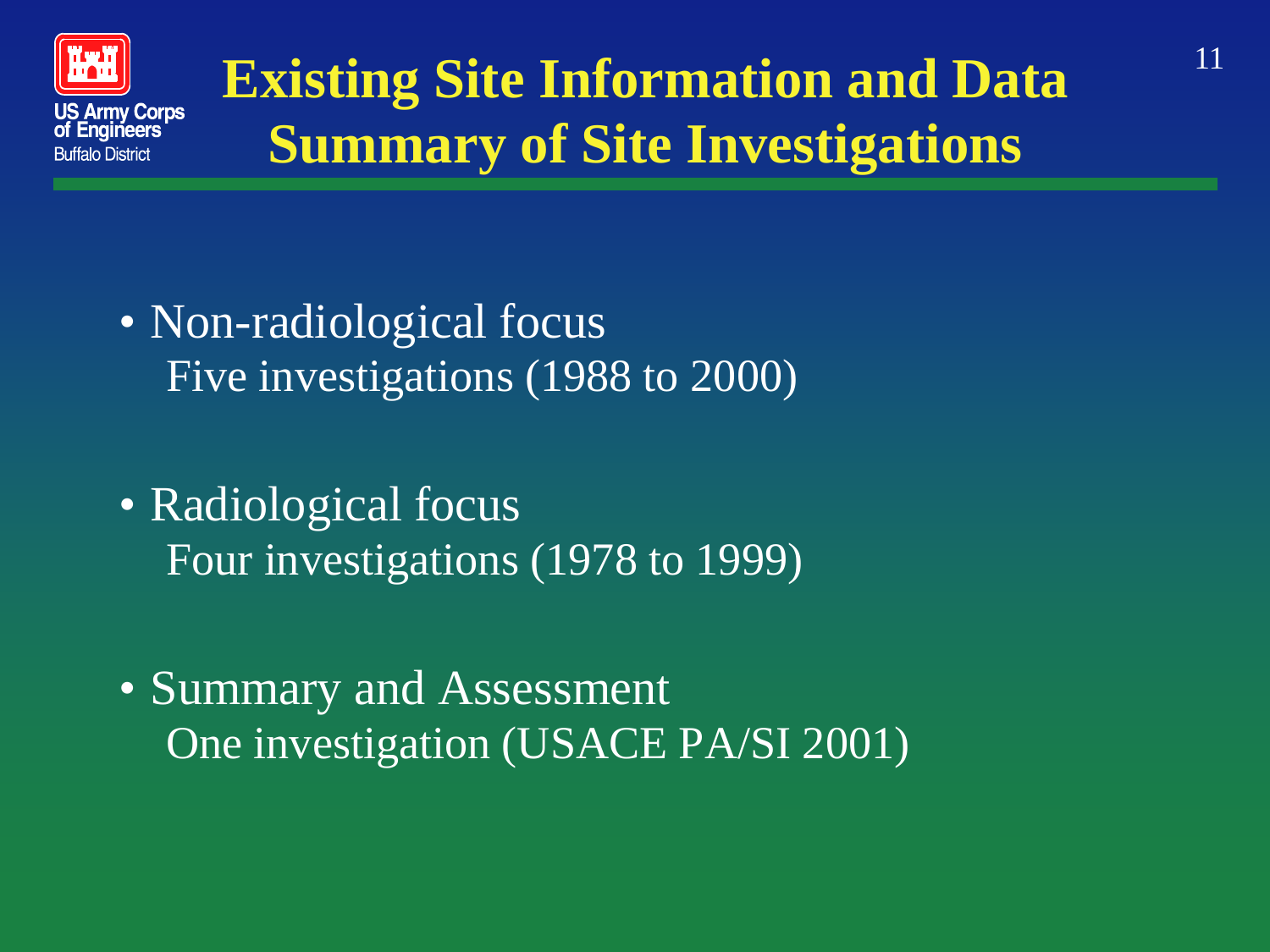

#### **Existing Site Information and Data** 12 **(Non-Radiological)**

NYSDEC 1988 *Phase I Investigation*, January 1988

Groundwater from Landfill Area analyzed for metals, phenol, total halogenated organics, TOC, pH, oil and grease, and conductivity.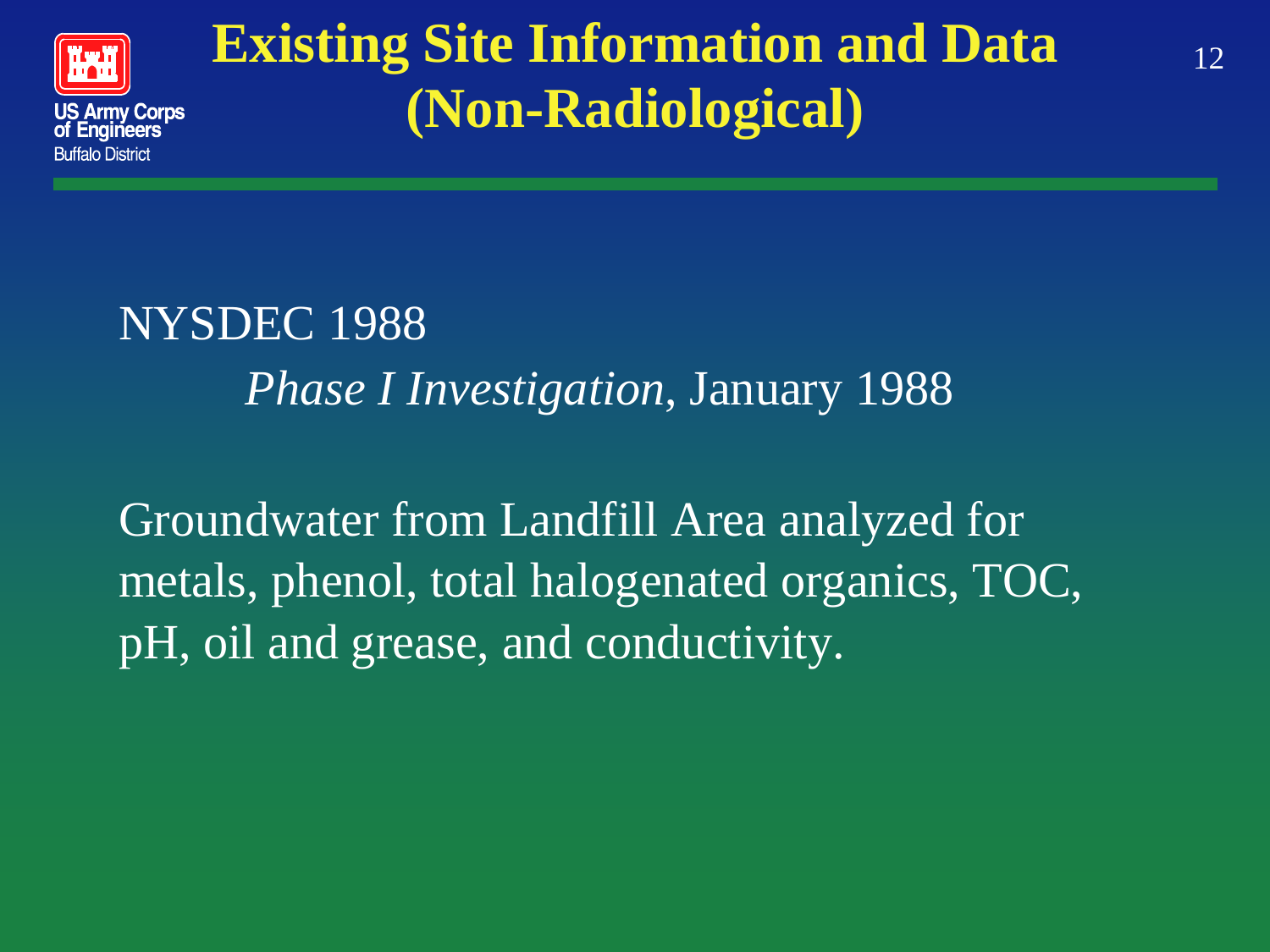

#### **Existing Site Information and Data (Non-Radiological)**

NYSDEC 1991 *Preliminary Site Assessment,* January 1991

Additional Groundwater Samples from Landfill Area analyzed for metals, phenol, total halogenated organics, TOC, pH, oil and grease, and conductivity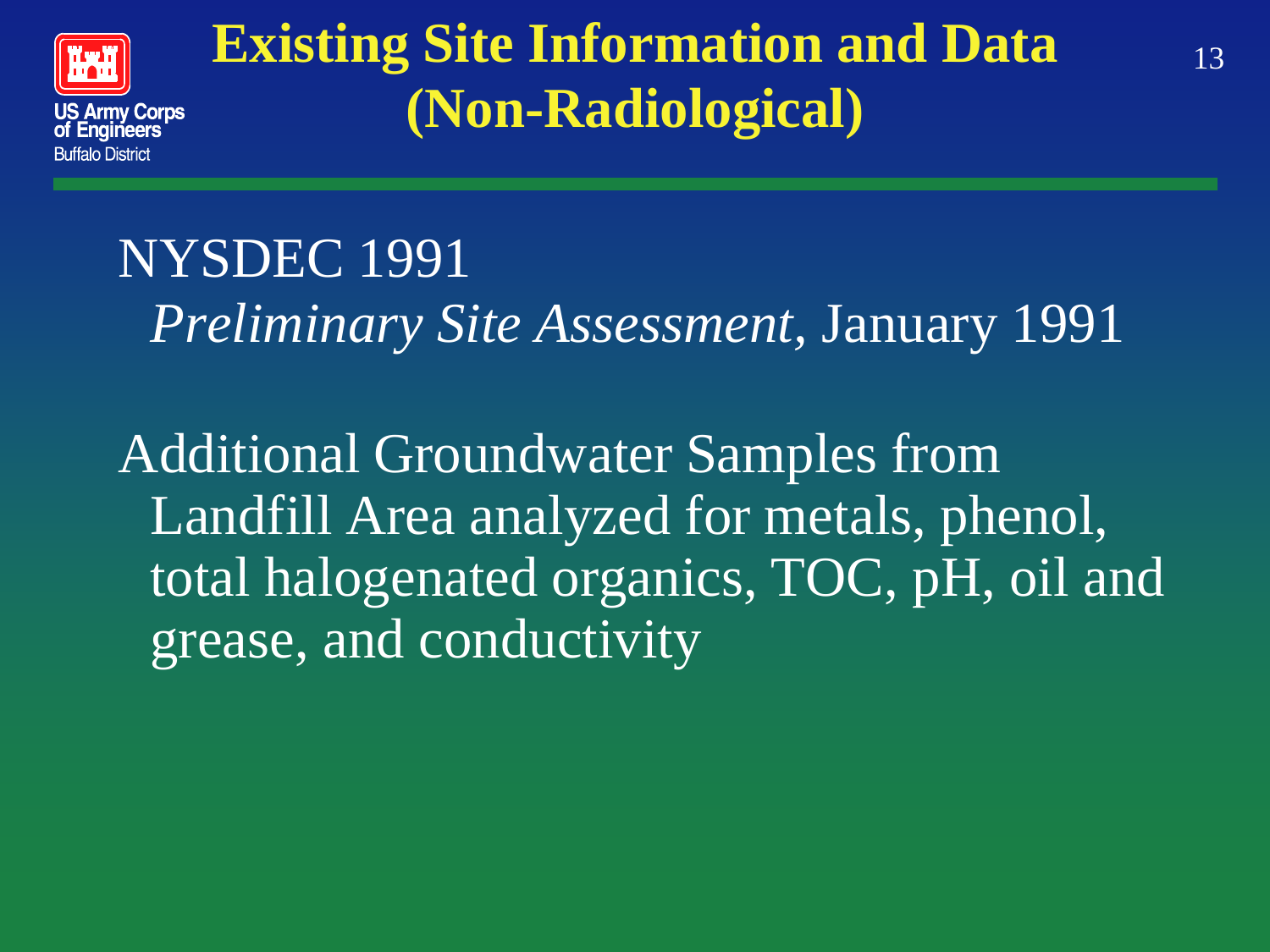

#### **Existing Site Information and Data (Non-Radiological)**

#### NYSDEC 1994 *Preliminary Site Assessment Evaluation Report of Initial Data,* April 1994

Subsurface Soil, Surface water, Sediment, Groundwater, and Waste Samples from Landfill Area

Analyzed for metals, pesticides, PCBs, VOCs, SVOCs, EP Toxicity, Corrosivity, Ignitability, and Reactivity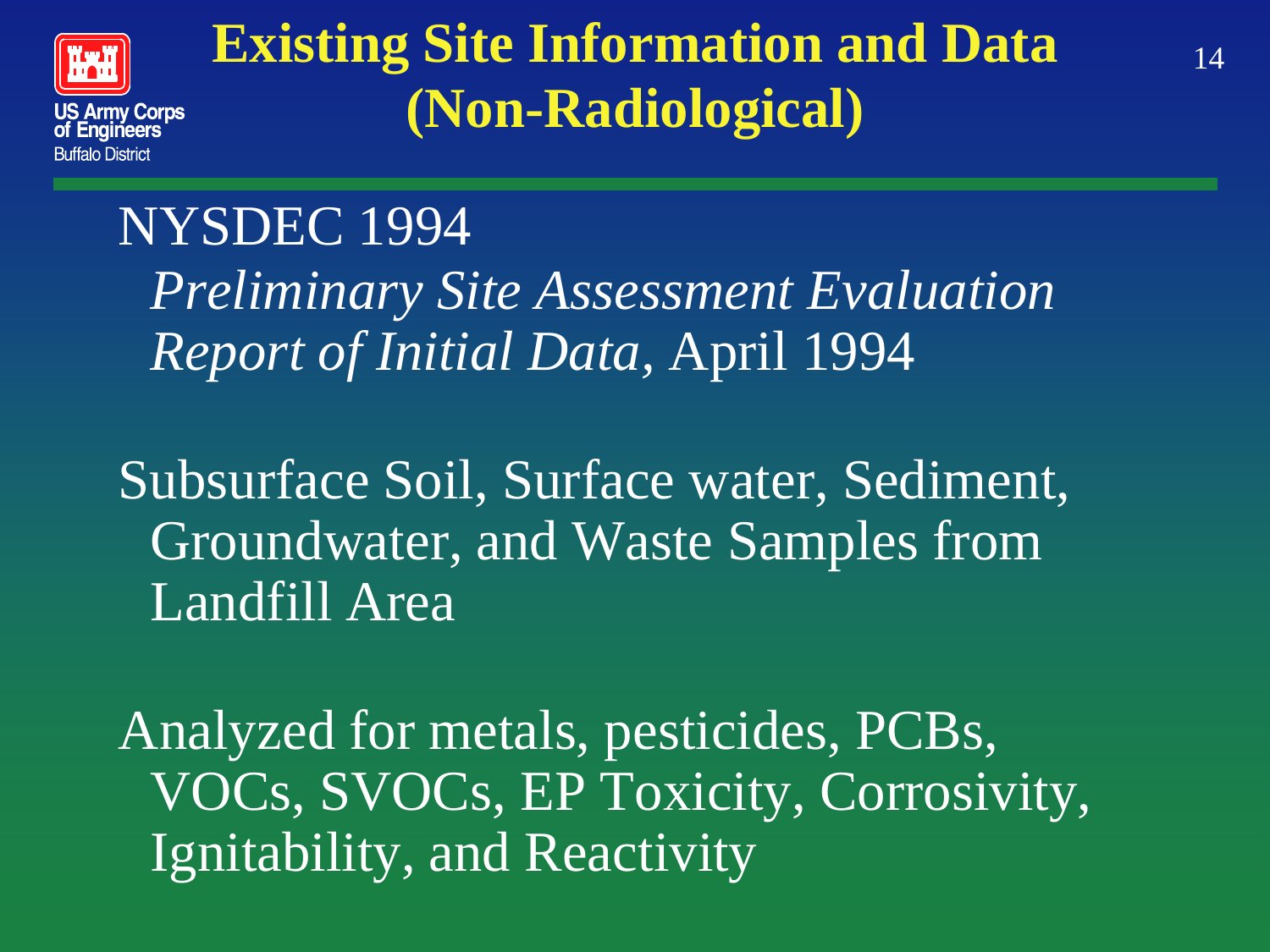

#### **Existing Site Information and Data (Non-Radiological)**

USEPA 1998 *Final Report*, April 1998.

Surface and Subsurface Soil and Waste Samples from Excised Area (inside and outside of Buildings 2 and 3) analyzed for heavy metals (X-Ray Fluorescence and lab), TCLP metals and PCBs.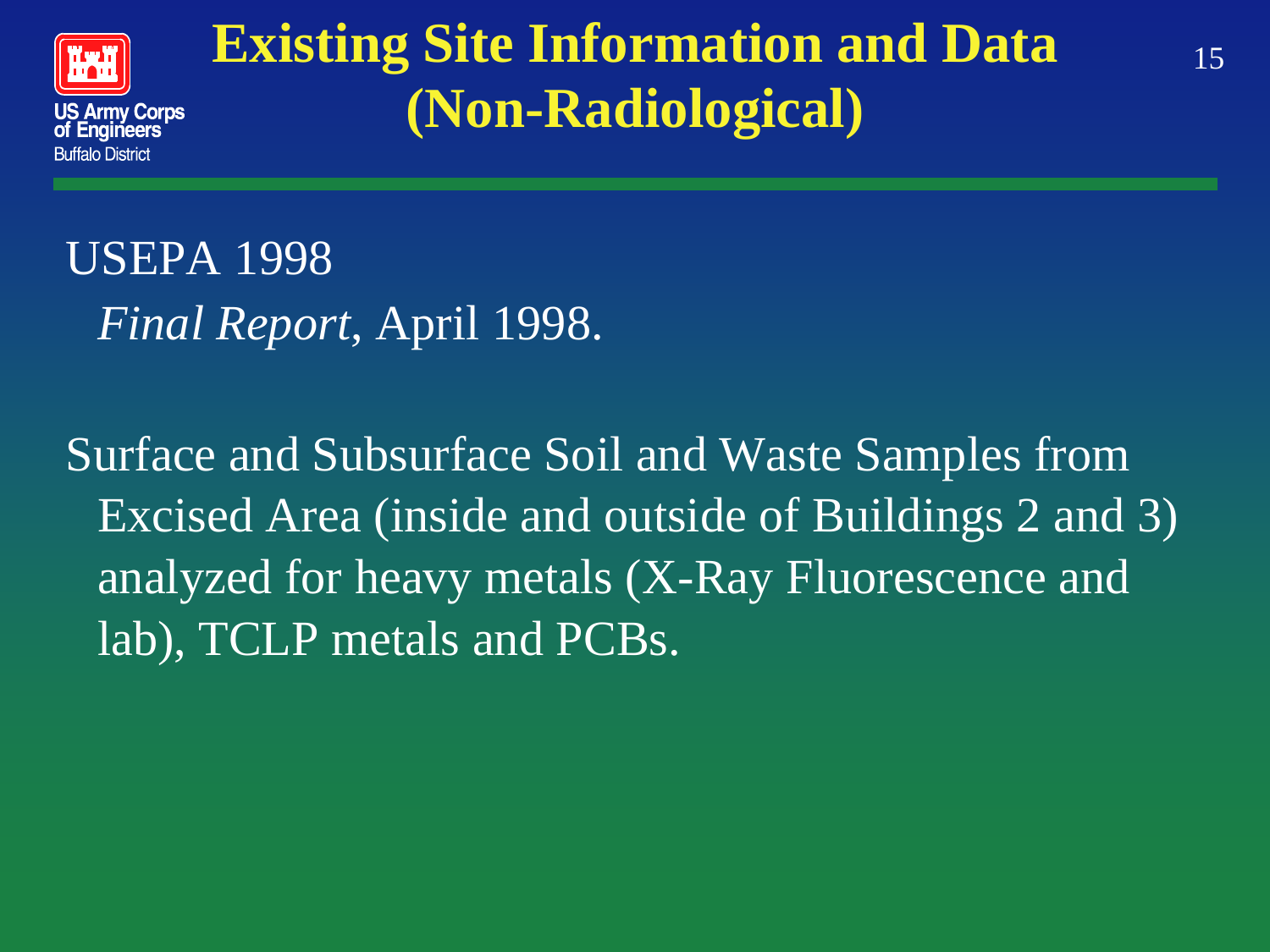

#### **Existing Site Information and Data** 16 **(Non-Radiological)**

#### NYSDEC 2000 *Immediate Investigative Work Assignment Report,* October 2000

Surface and Subsurface Soil, Groundwater, Surface water, and Sediment Samples from Excised Area (inside and outside of buildings) as well as outside of Excised Area.

Analyzed for metals, pesticides, PCBs, VOCs, SVOCs, and TCLP.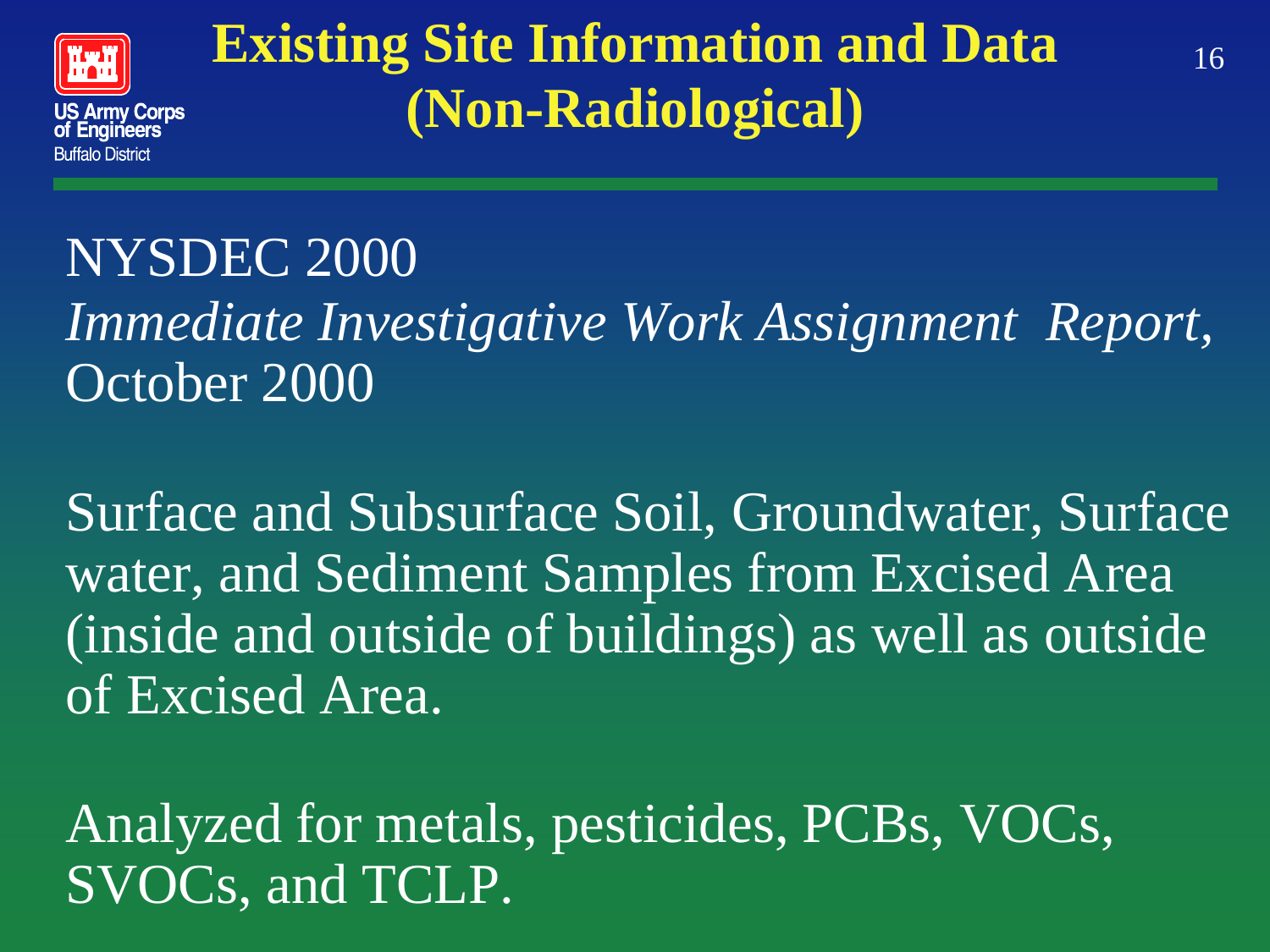

#### **Existing Site Information and Data (Radiological)**

Department of Energy (DOE) 1978 *Final Report Radiological Survey of the Former Simonds Saw and Steel,* September 1978

#### Survey performed in 1976 by ORNL

Residual alpha and beta-gamma radiation levels measured inside rolling mill building and forging shop.

Soil samples analyzed for U-234, U-235,U-238, Ra-226, and Th-232 from beneath removable floor plates.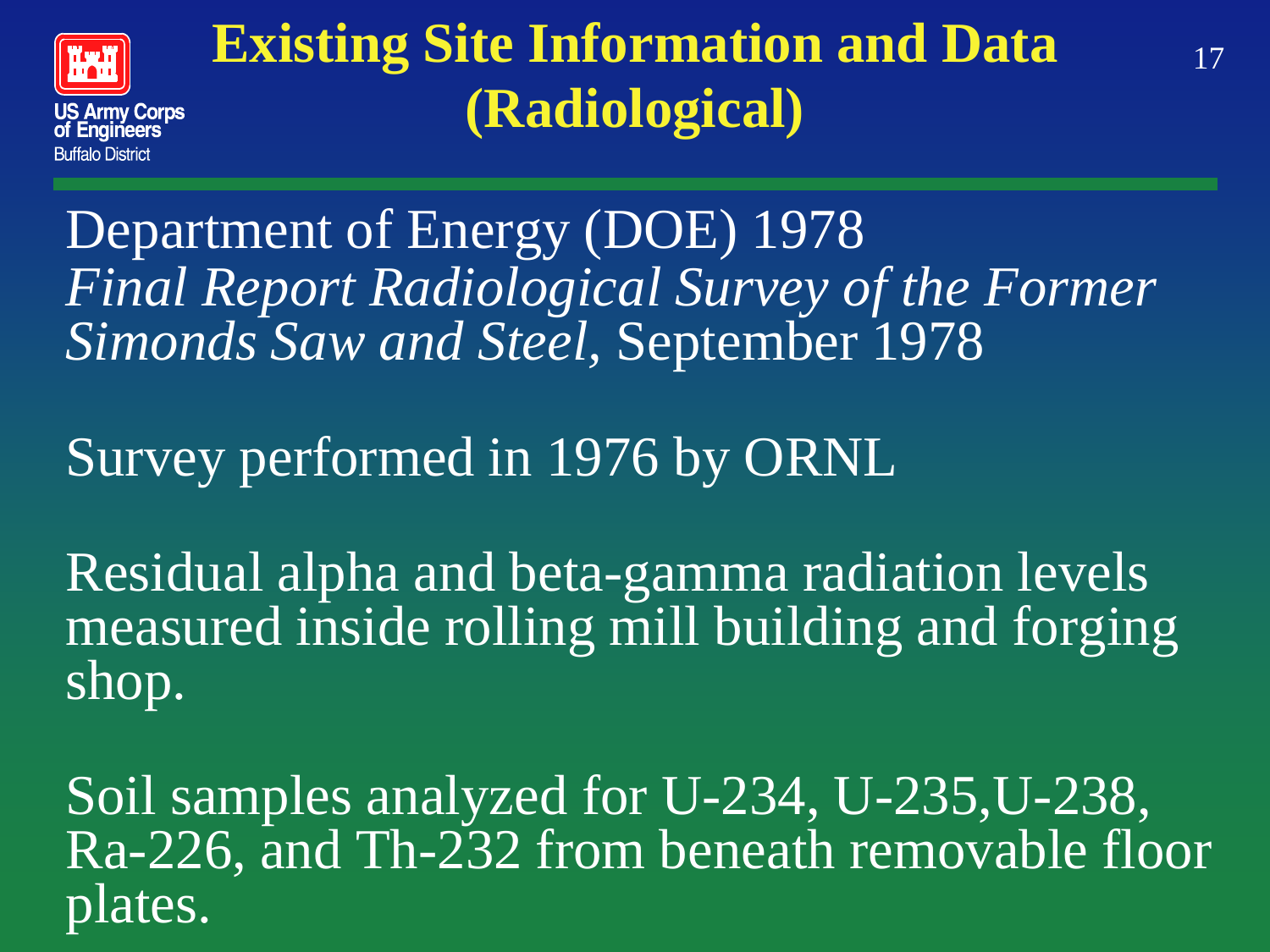

#### **Existing Site Information and Data (Radiological)**

(Cont'd) Department of Energy (DOE) 1978 - *Final Report Radiological Survey of the Former Simonds Saw and Steel,* September 1978

Air samples in rolling mill analyzed for Rn-222 and daughter products.

Water samples from drainage and canal analyzed for U-238, Ra-226, and Th-232.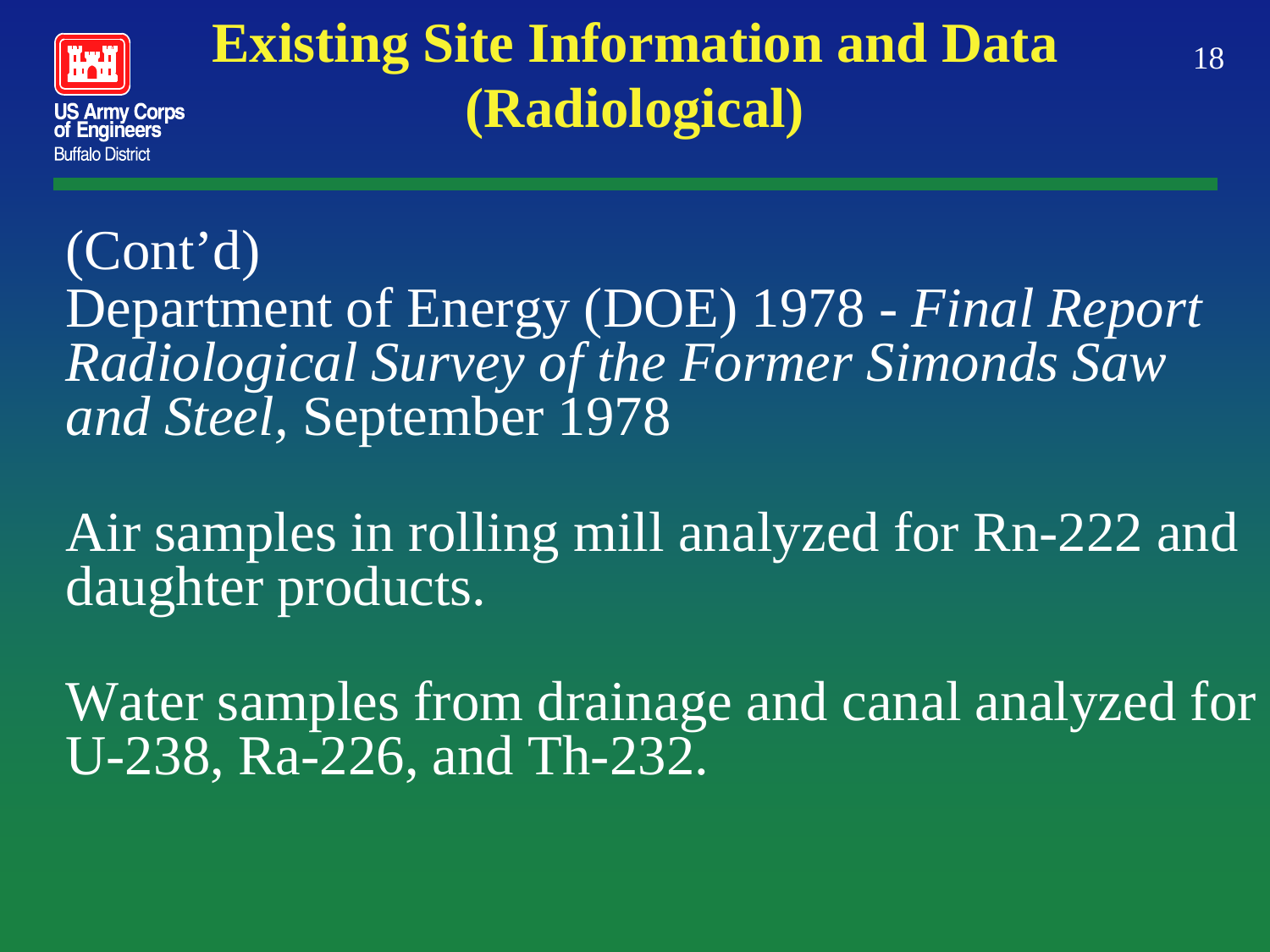

#### **Existing Site Information and Data** 19 **(Radiological)**

Bechtel National, Inc. (BNI) 1981 *Preliminary Engineering and Environmental Evaluation of the Remedial Action Alternatives for the Former Simonds Saw and Steel Company Site Final Report, November* 1981

Work Performed by Ford Bacon & Davis Utah Inc. in 1980. Cinder samples from inside buildings in Excised Area

Analyzed for U-238, Ra-226, and Th-232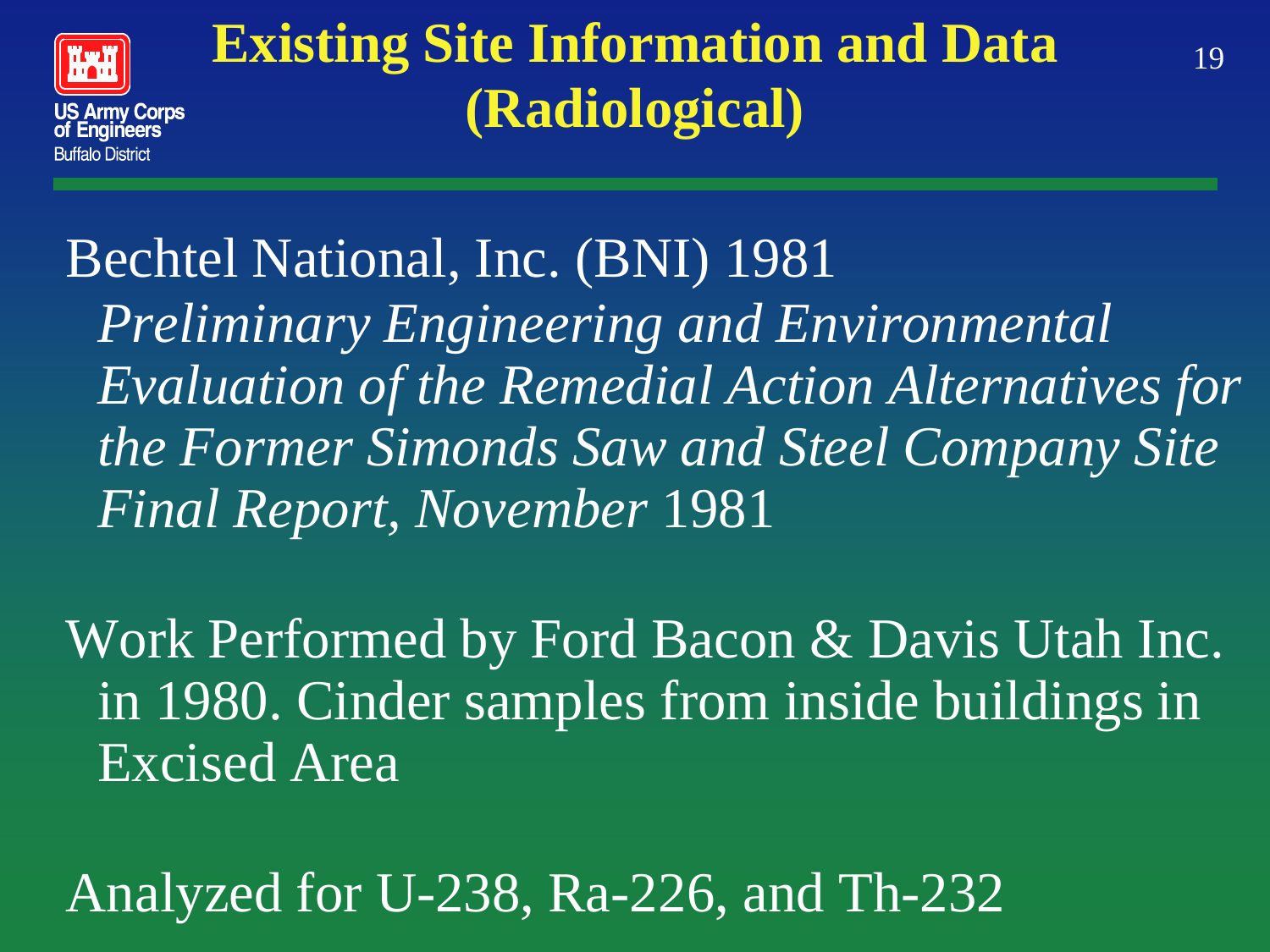

#### **Existing Site Information and Data** 20 **(Radiological)**

#### NYSDEC 1994

*Preliminary Site Assessment Evaluation Report of Initial Data,* April 1994

Gamma, alpha, and beta surveys of Landfill Groundwater and Surface Water Samples from Landfill Area

Analyzed for gross alpha and gross beta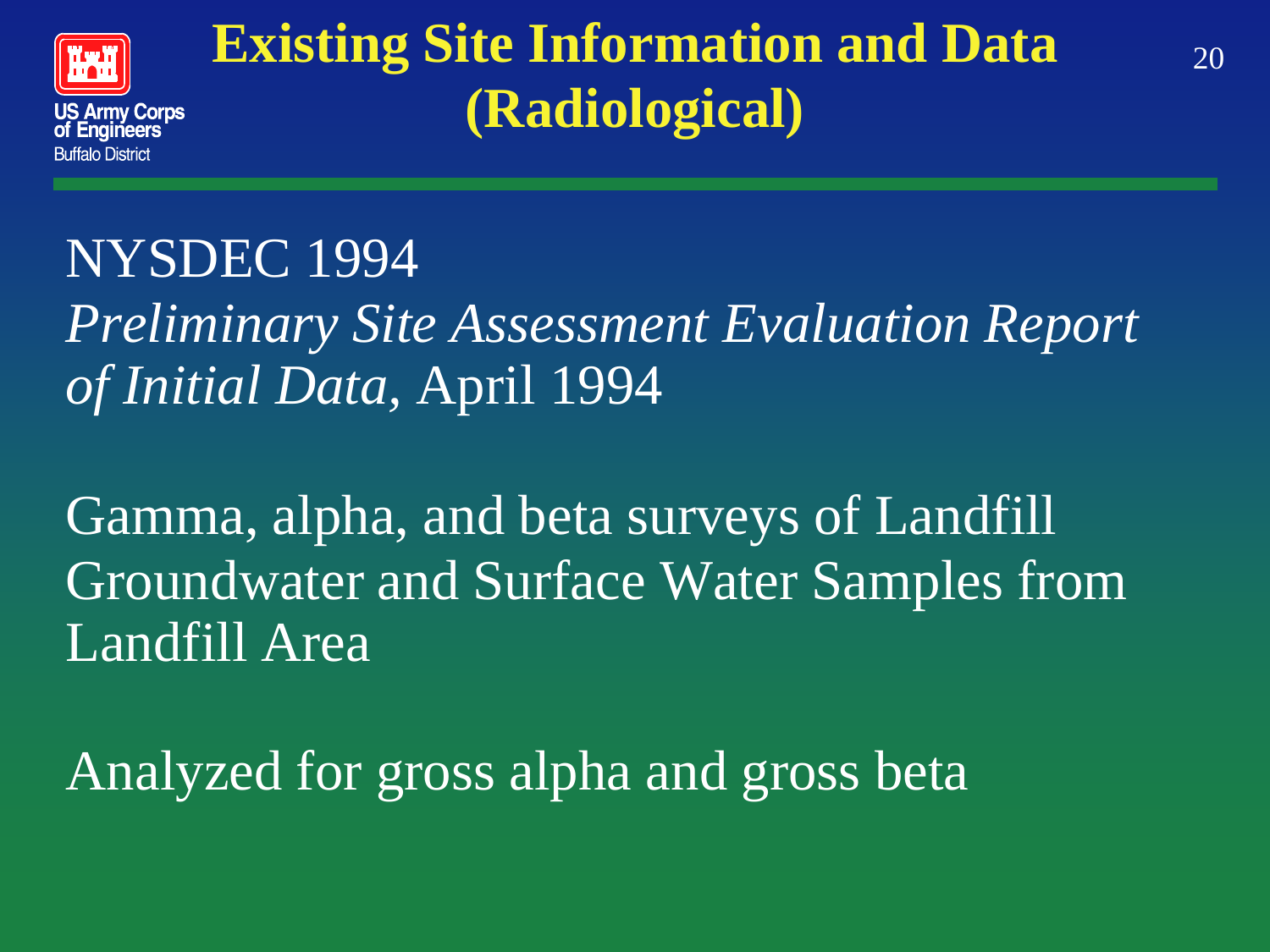

#### **Existing Site Information and Data**  $_{21}$ **(Radiological)**

Oak Ridge Institute for Science and Education (ORISE) 1999 - *Radiological Survey of the Guterl Specialty Steel Corporation,* December 1999

Surface and Subsurface Soil and Sediment Samples from Excised Area (inside and outside of buildings). Sediment (residue from pit areas) Soil (beneath concrete floors) inside buildings.

Analyzed using gamma spectroscopy for U-235, U-238, Ra-226, and Th-232.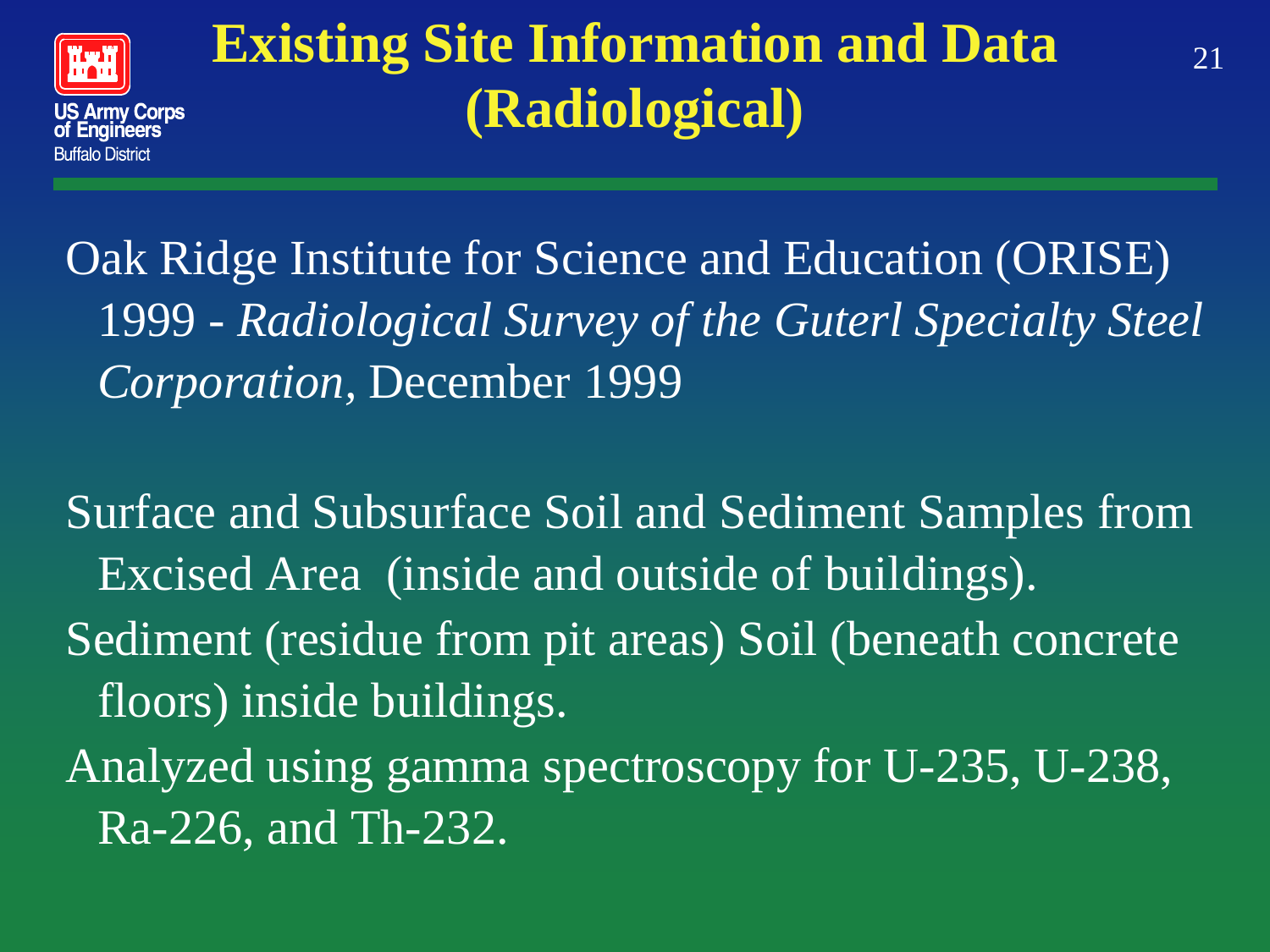

## **Exposure Rate (ER) Summary**<sup>22</sup>

- ER is measured in microRoentgens/hour  $(uR/hr)$  at 1 m
- ER backgrounds inside the buildings are as low as 5 uR/hr
- Outside ER backgrounds are as low as 3 uR/hr
- Maximum ER compared to the Low ER (inside or outside as appropriate) Buildings  $1, 2, 3, 4/9$  and 6 are  $\sim 2x$ Building  $8$  is  $\sim 12x$ Outdoors in the excised area  $\sim$ 17x Outdoors in "other" properties ~8x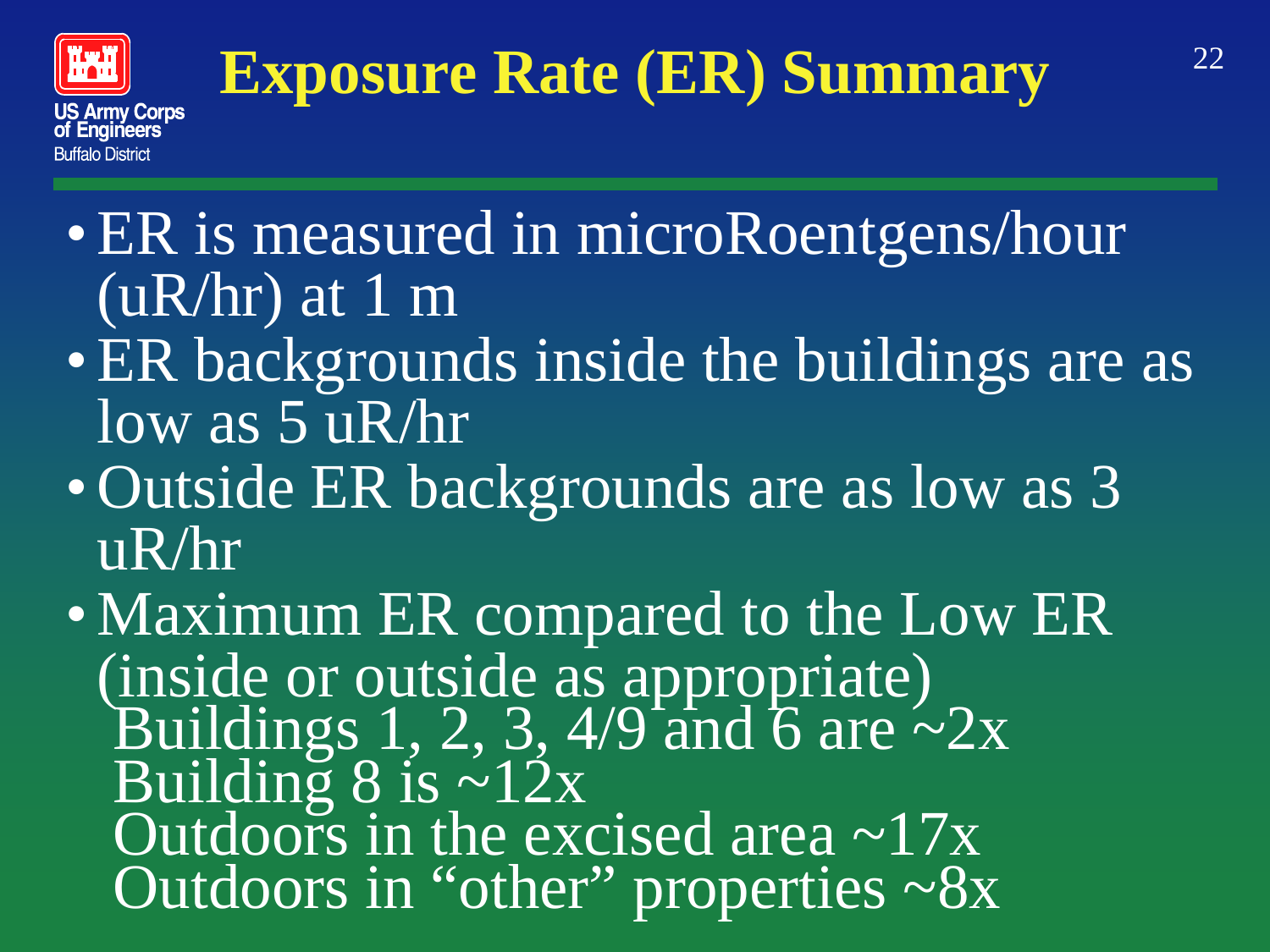

### <sup>23</sup> **Surface Radioactivity**

Floors, Lower Walls and Equipment (462 direct readings)

Buildings 2, 3, 4/9, 6, 8, and  $24S \Rightarrow$  from 7% to 64% of direct readings by building are in excess of 5000  $\frac{dpm}{100}$ cm<sup>2</sup>

B3, B8, and B24S  $\Rightarrow$  removable a is in excess of 20  $\frac{dpm/100cm^2}{dt}$ 

B24N and B35 have no readings above apparent background levels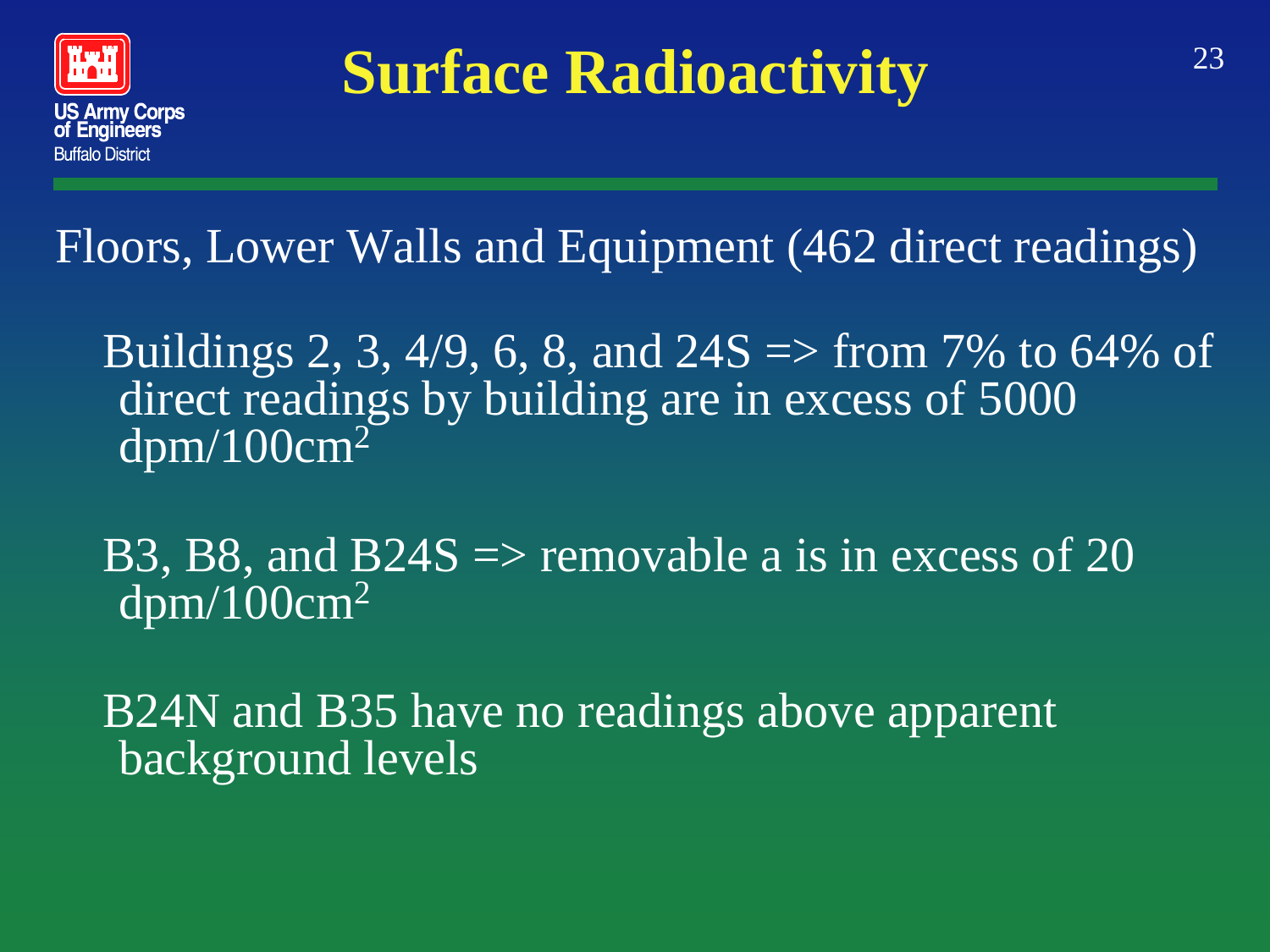

### **Surface Radioactivity**  $24$

Upper Surfaces (48 direct readings)

B3, B4/9 and B24S  $\Rightarrow$  from 22% to 67% of the direct readings by building are in excess of 5000 dpm/100cm2

 $B24S \Rightarrow$  removable a in excess of 20 dpm/100cm<sup>2</sup>

B24N and B35 have no readings above apparent background levels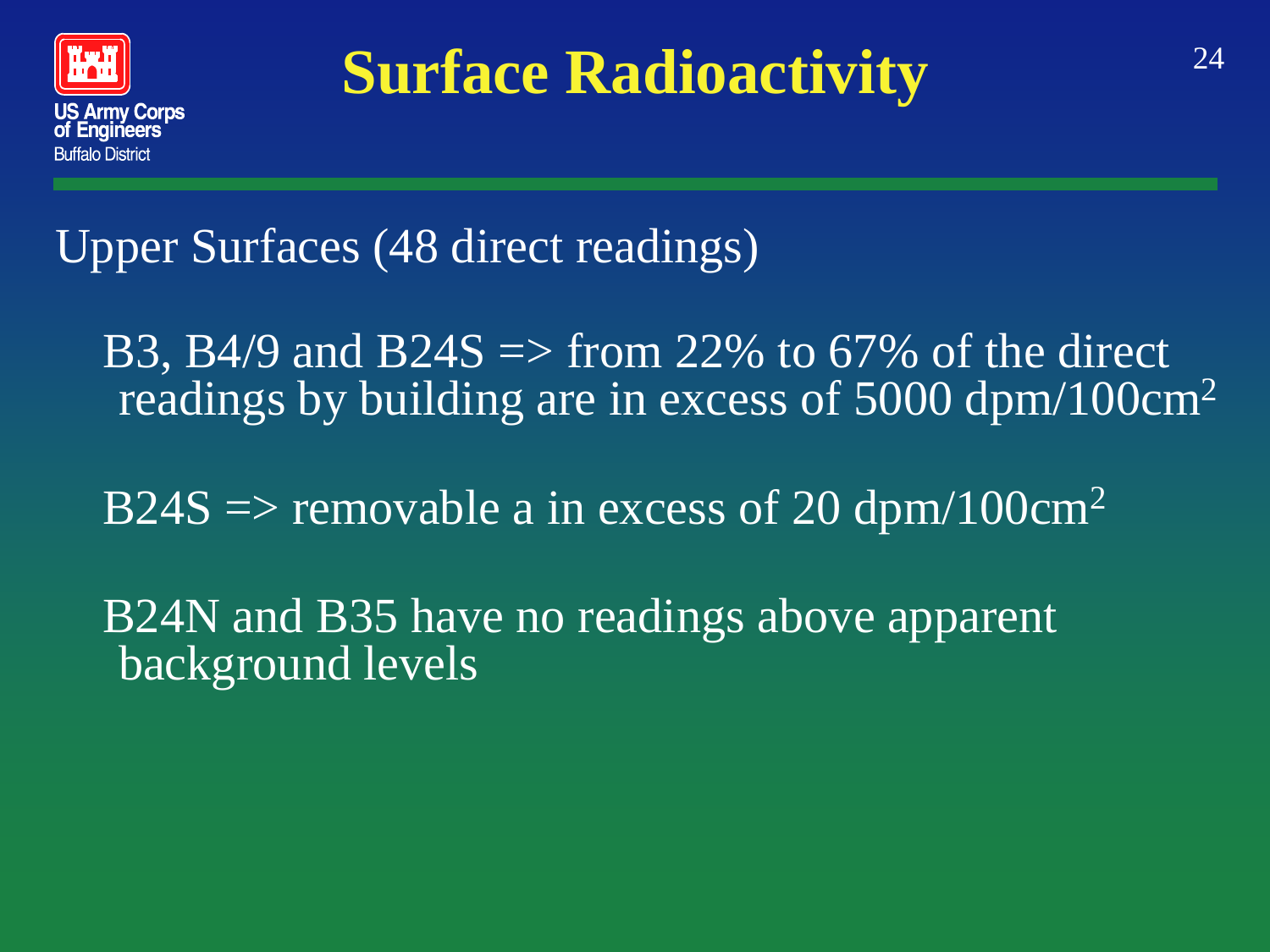

### <sup>25</sup> **Building Media Concentrations**

• Floor/Soil (102 samples) Buildings 3, 6, and  $8 \implies$  elevated U and/or Th Buildings 2,  $4 \Rightarrow$  elevated U Buildings 1, 24,  $35 \Rightarrow$  no samples reported

• Sub-Floor (27 samples) Buildings 2, 3, 8,  $24S \Rightarrow$  elevated U and/or Th Buildings 1, 6, 24 $\overline{N}$ , 35 => no samples reported

• Sediment (6 samples) Buildings 3 and  $8 \implies$  elevated U Oil/Water Separator => U above background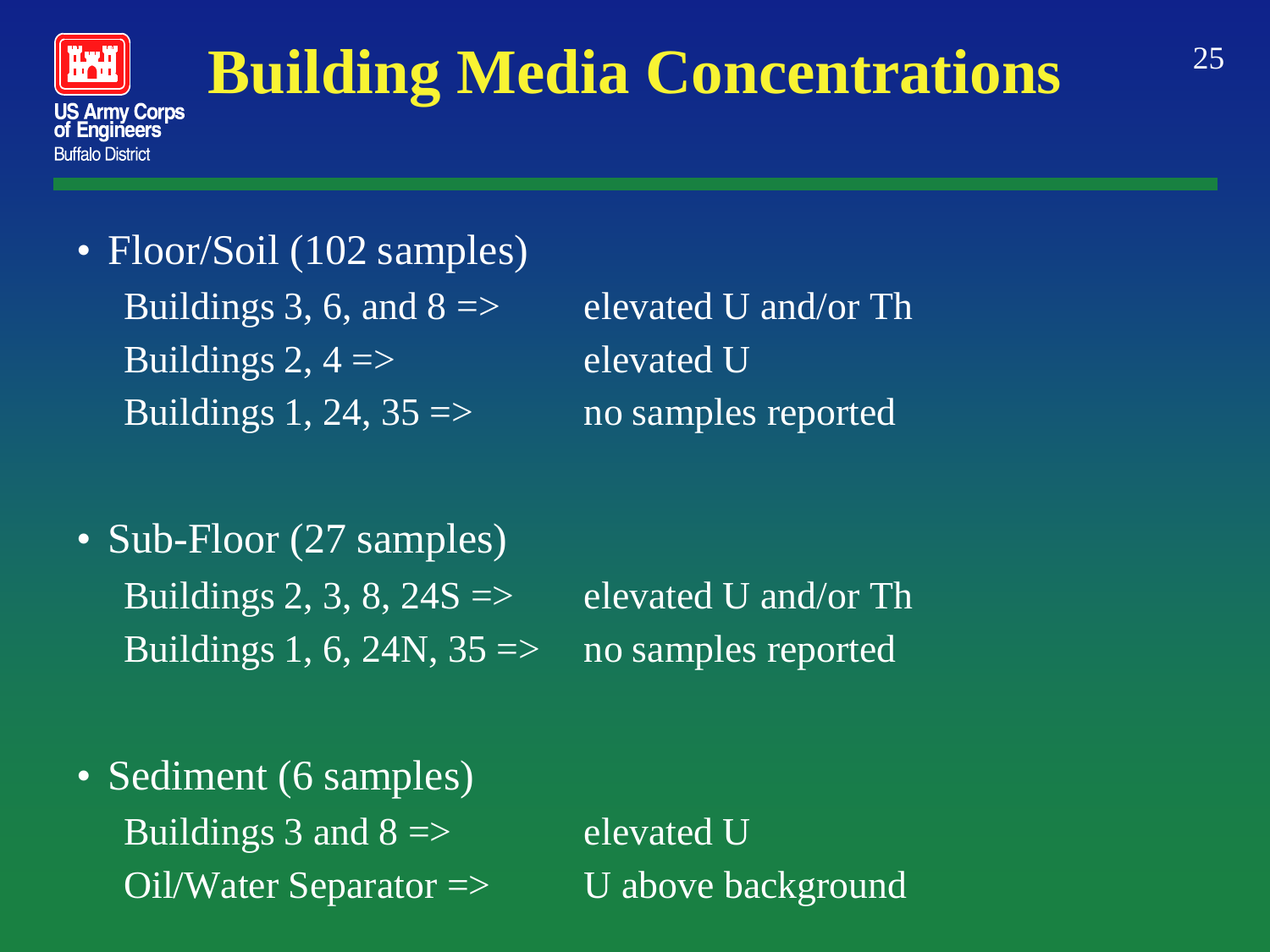

# **Exterior Soil Concentrations (pCi/g)** <sup>26</sup>

- Systematic Grid (213 samples) 1% with U-238>35 and/or Th-232>5  $Max \Rightarrow U-238=51, U-235=2.6$ , Th- $232=15$
- Biased by Elevated Readings (48 samples) 100% with U-238>35 and/or Th-232>5  $Max \Rightarrow U-238=55K$ , U-235=1.1K,  $Th-232=95$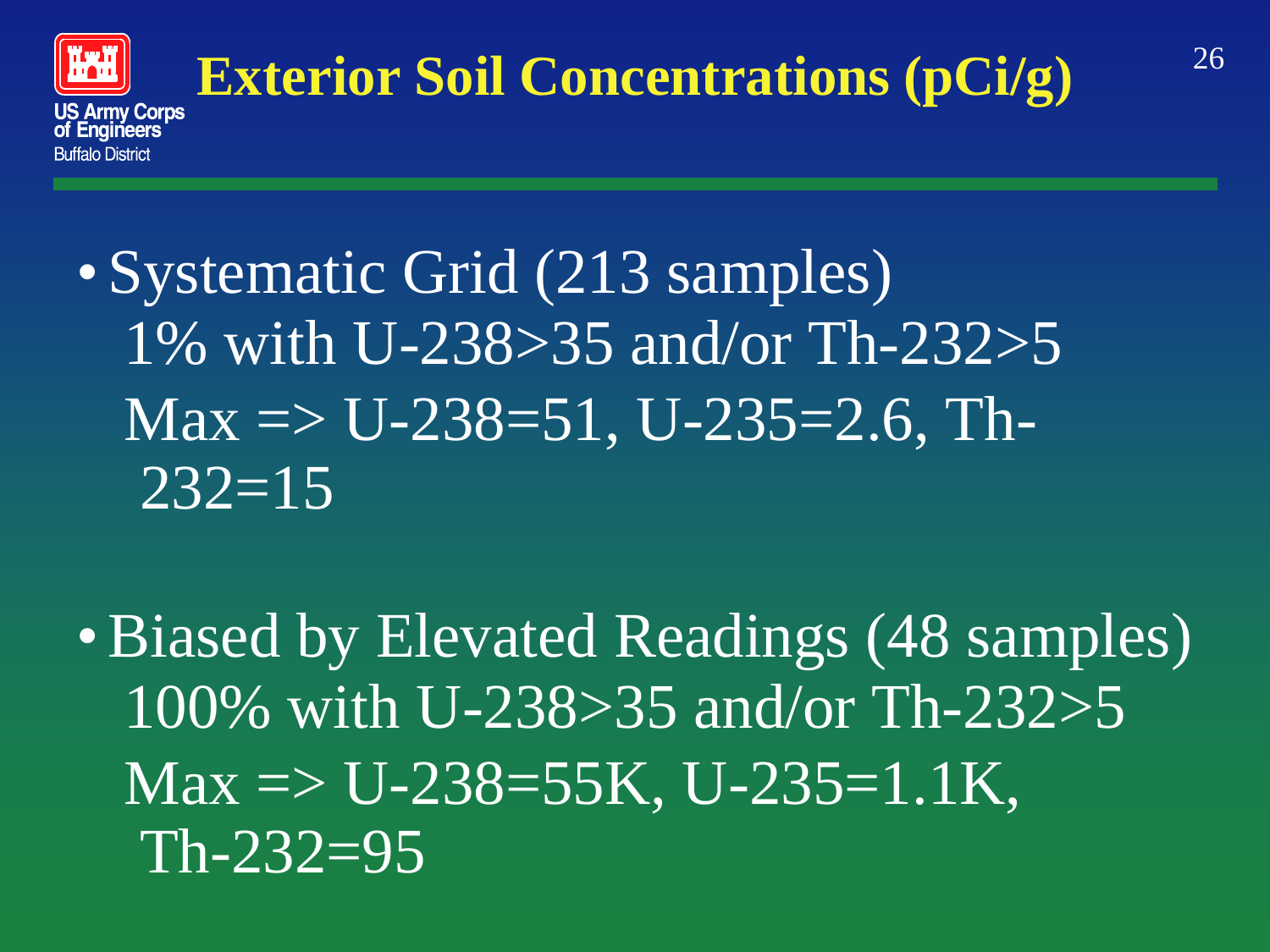

#### **Exterior Soil Concentrations (pCi/g)** 27 **(cont'd)**

Borehole (118 samples at various depths) 33% with U-238>35 and/or Th-232>5  $Max \Rightarrow U-238=18K$ , U-235=0.5K, Th-232=371

• Class 3 Area (18 samples) 0% with U-238>35 and/or Th-232>5  $Max \Rightarrow U-238=4.6$ , U-235=0.8,  $Th-232=2.2$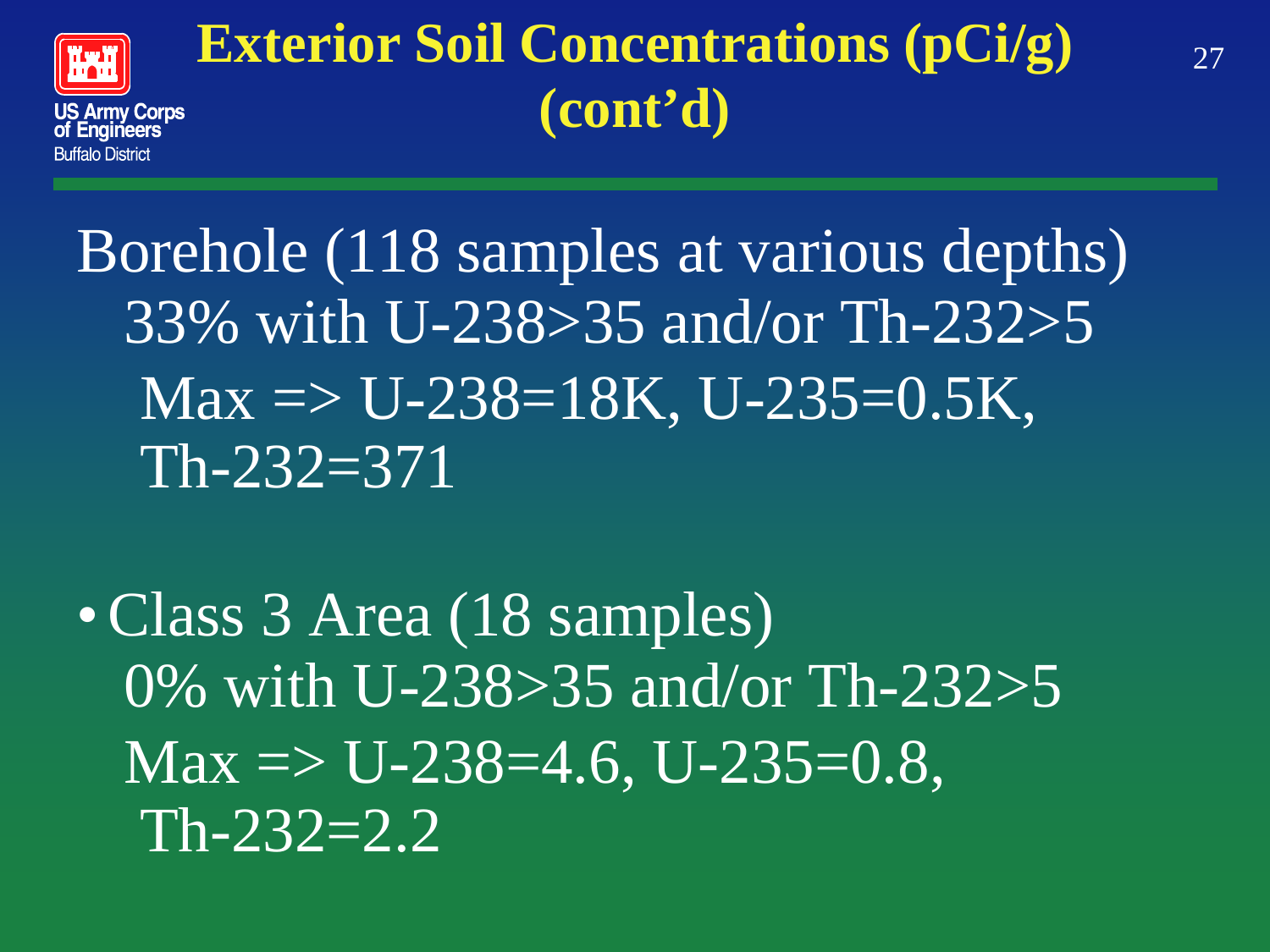

#### **Existing Site Information and Data** 28 **Assessment Report**

#### USACE 2001 - *Preliminary Assessment/Site Inspection*, April 2001

- Conducted by USACE following determination that the site is eligible for inclusion into FUSRAP
- Evaluated existing information for exposure via air, soil, water, and building pathways.
	- Included a site visit and a structural inspection, and recommendations for further site characterization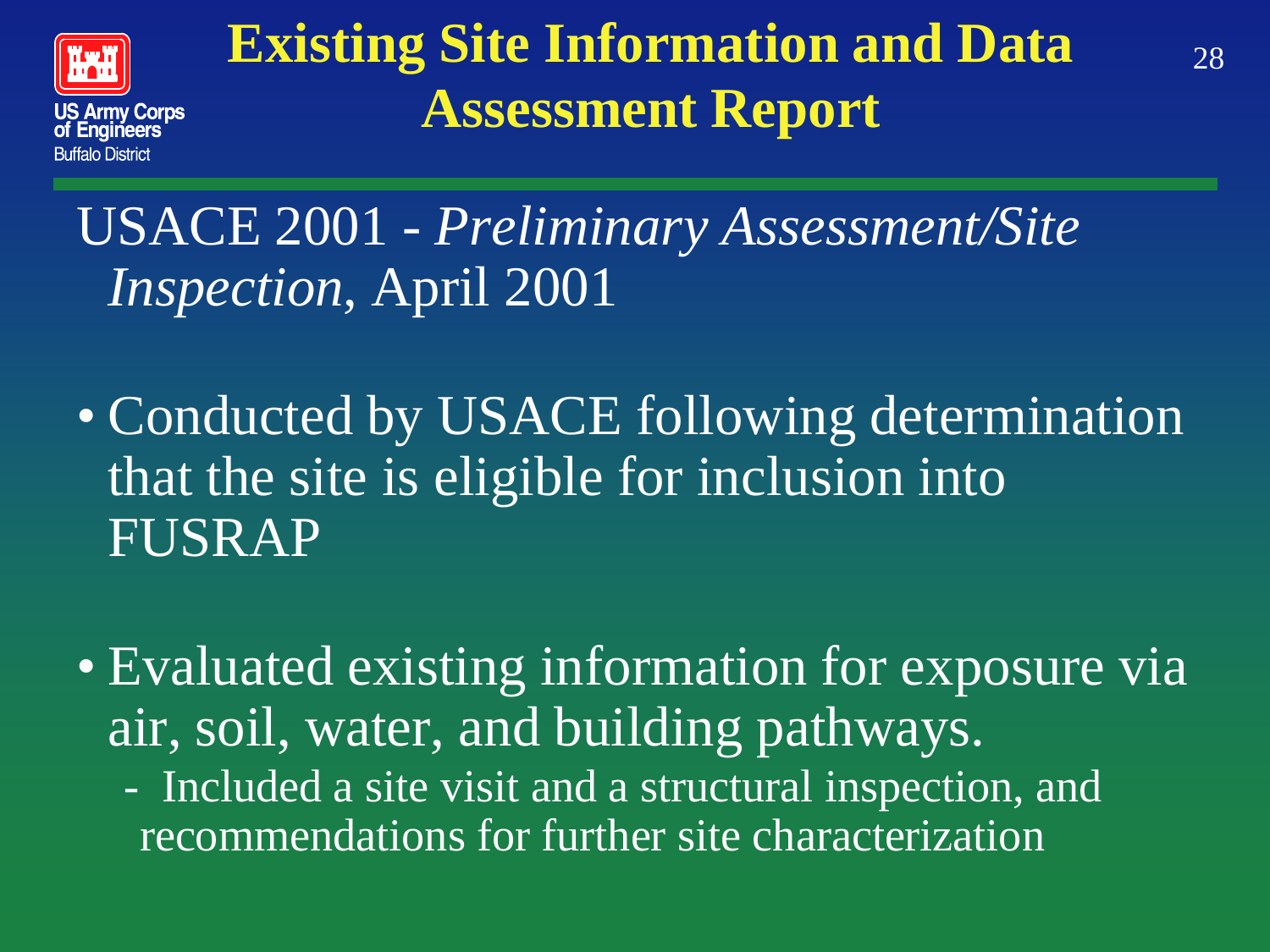

#### **Existing Site Information and Data** 29 **Conclusion**

• Site investigations have spanned 27 years

• Areas of investigation have included the landfill, and interior/exterior of structures in the excised area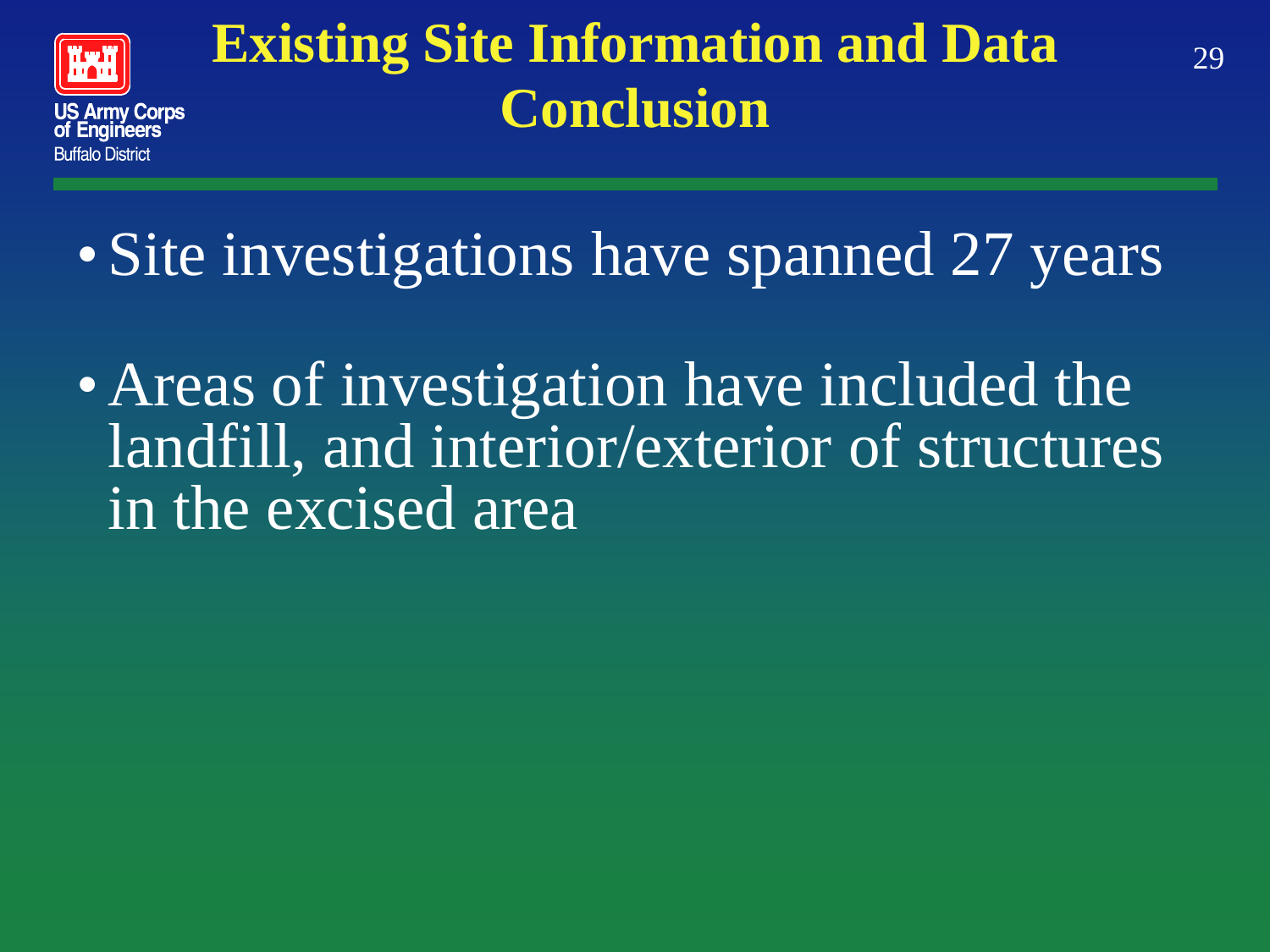

#### **Existing Site Information and Data** 30 **Conclusion**

• Media sampled have included air, soil, groundwater, and building surfaces

• Analyses have included chemical and radiological constituents; however, not all areas have been sampled for all constituents